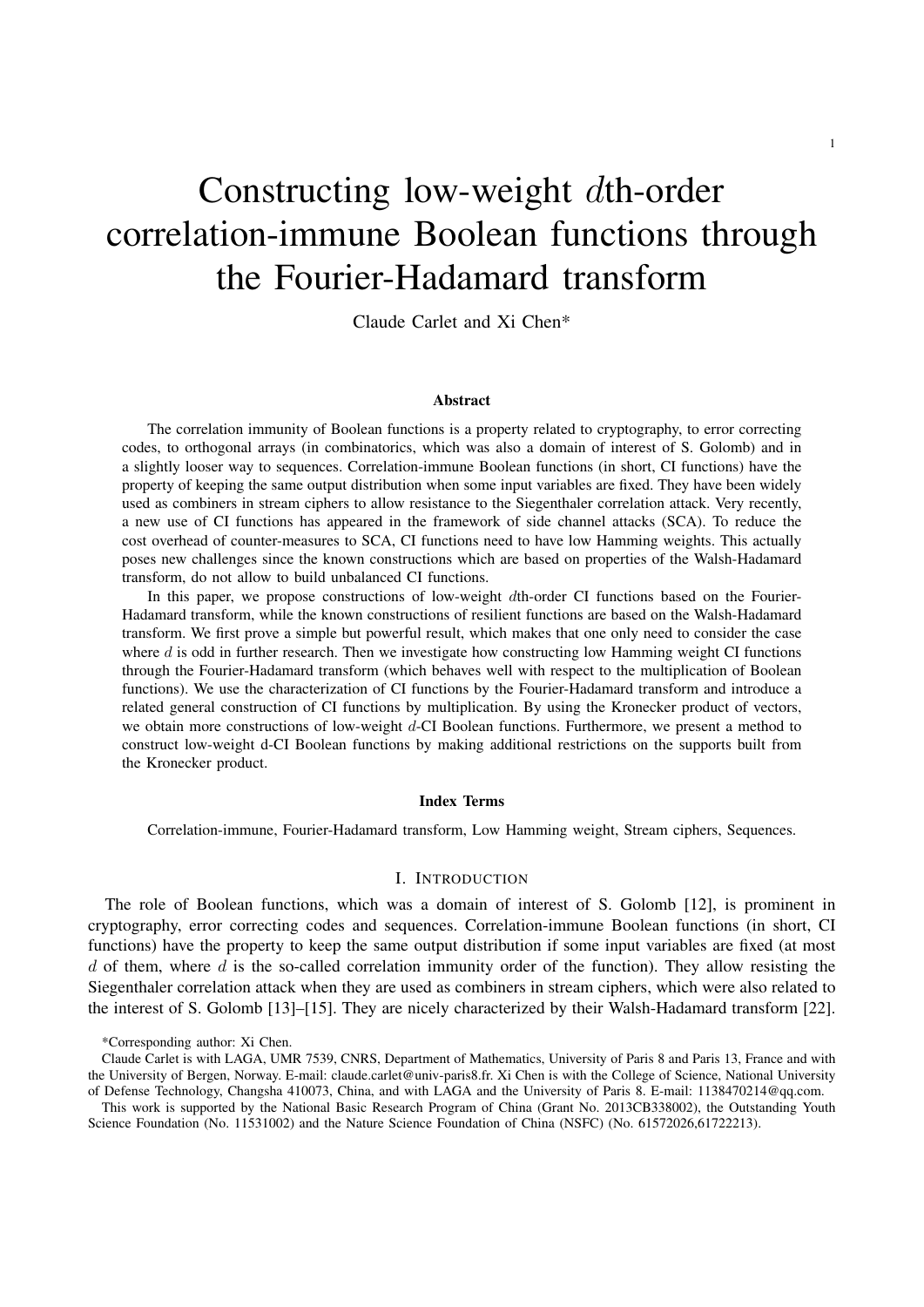Their study (more precisely, the study of balanced CI functions, called resilient, since combiner functions need to have uniformly distributed output) was very active at the end of the last century.

Their interest had decreased recently because the algebraic degree of correlation immune functions is bounded above by the Siegenthaler bound (see e.g. [4]) and new attacks (algebraic attacks [9], fast algebraic attacks [8], Rønjom-Helleseth attacks [20]) oblige now to use functions of very large algebraic degrees (while the Berlekamp-Massey attack [18] only obliged previously to use functions of reasonably large algebraic degrees). Nevertheless, CI functions are directly related to the notions of orthogonal arrays and of dual distance of unrestricted codes (see [10]). They play then a role in combinatorics and coding theory. Moreover, very recently, a new use of CI functions has appeared in the framework of side channel attacks (SCA), renewing their interest. These attacks on the implementations of block ciphers in embedded systems like smart cards, FPGA or ASIC assume an attacker model different from classical attacks, and are in practice extremely powerful. These implementations need then to include counter-measures, which slow down the cryptosystems and require additional memory. CI functions allow reducing the cost overhead of countermeasures to SCA. They need either to have low Hamming weights [6] or to be the indicators of so-called CIS codes, equal to the graphs of permutations [5]. In both cases, the CI functions are unbalanced and this actually poses new challenges since the known constructions (primary constructions like the Maiorana-McFarland construction and secondary constructions like the indirect sum, see a survey in [4]), which are based on (or at least related to) properties of the Walsh-Hadamard transform, do not allow to build CI functions with such constraints.

In this paper, we first prove a simple but powerful result through the Fourier-Hadamard transform, which makes that one only need to consider the case where d is odd to determine all the values  $\omega_{n,d}$  of the minimum weight of CI functions of order d. References [1], [7] have studied  $\omega_{n,d}$  and have given tables for small values of n (precisely, for  $n \leq 13$ ). Several entries of this table were kept open. In the present paper, we propose several new constructions of CI functions, which are fitted for obtaining low Hamming weight functions, and we deduce new values in the table. The idea of our main constructions is to use the Fourier-Hadamard transform instead of the Walsh-Hadamard transform of Boolean functions. These two transformations are closely related, but the former behaves well with respect to the multiplication of Boolean functions (which leads to constructions by multiplying proper functions and allows to build low Hamming weight functions) while the latter behaves well with respect to their addition (which leads to constructions by adding proper functions, and allows in fine to build functions of larger weights only for instance balanced).

The rest of this paper is organized as follows. In Section II-A, we introduce some necessary definitions and useful lemmas. Then we recall some known results about low-weight d-CI Boolean functions in Section II-B. In Section II-C, we introduce an elementary construction, which shows that the upper inequality in Lemma 2.3 is in fact an equality when d is even. In Section III, we use the characterization of CI functions by the Fourier-Hadamard transform and introduce a related general construction of CI functions by multiplication. More constructions of low-weight d-CI Boolean functions are given by using the Kronecker product of vectors in Section VI. In Section V, we present a method to construct low-weight d-CI Boolean functions by making additional restrictions on the supports built from the Kronecker product.

#### II. PRELIMINARIES

## *A. Necessary definitions and useful lemmas*

In this section, we give the definitions and lemmas which will be used in the paper. Let  $a_i$  be the *i*-th element of the row vector  $a \in \mathbb{F}_2^n$ . The Hamming weight of a is denoted by

$$
w_H(a) = \#\{1 \le i \le n | a_i = 1\}
$$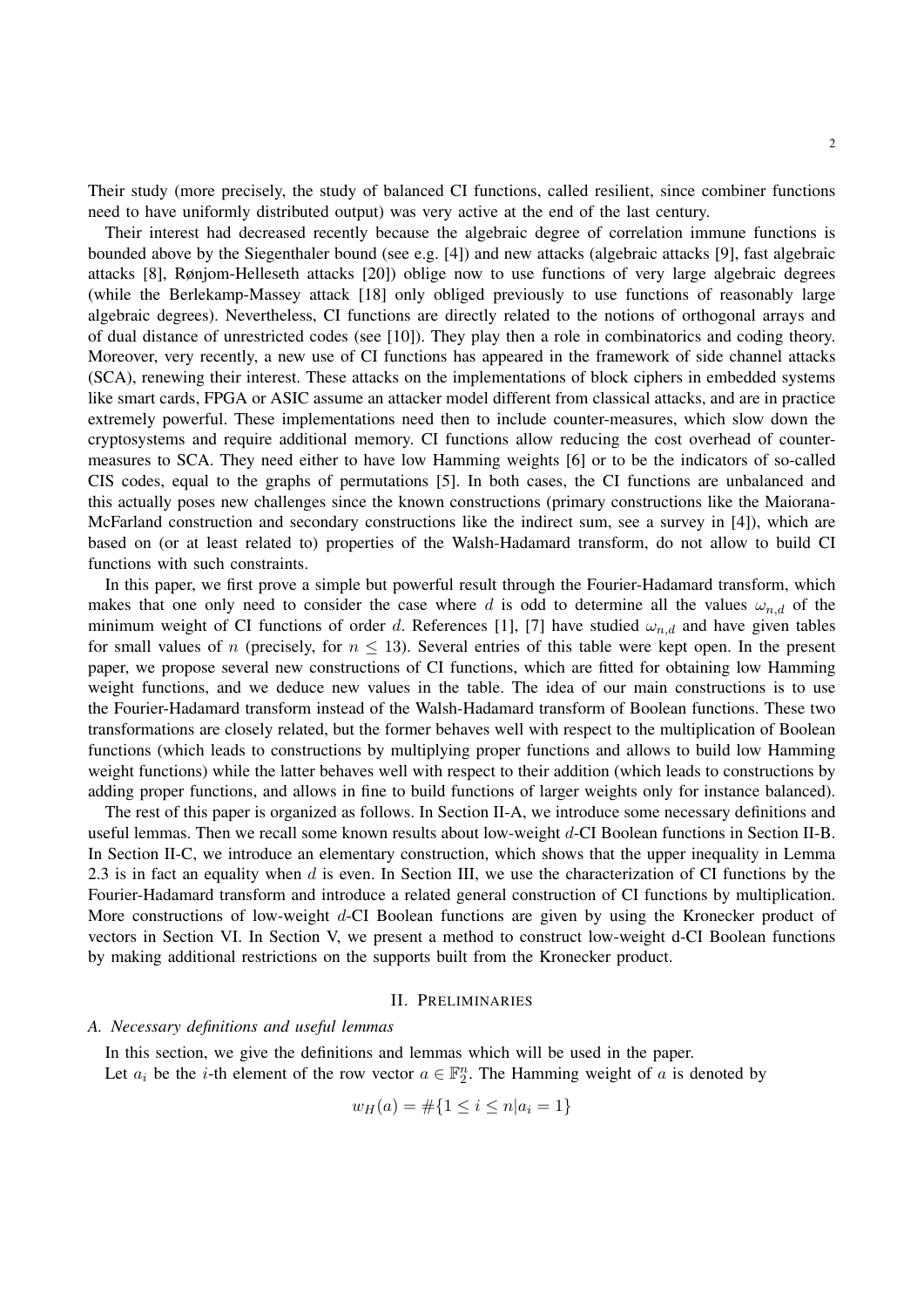An *n*-variable Boolean function, also called a Boolean function in *n* variables, is a mapping from  $\mathbb{F}_2^n$  to  $\mathbb{F}_2$ ; it will be written as  $f(x): \mathbb{F}_2^n \to \mathbb{F}_2$ , where  $x = (x_1, x_2, \dots, x_n)$ .

The support of *n*-variable Boolean function  $f$  is defined as

$$
Supp(f) = \{ \xi \in \mathbb{F}_2^n | f(\xi) = 1 \}.
$$

Clearly, *n*-variable Boolean function  $f$  is determined uniquely by its support. The Hamming weight of  $f$ , denoted by  $w_H(f)$ , is the cardinality of Supp(f). It is an *affine invariant* in the sense that composing a Boolean function on the right by an affine permutation (that is, replacing it by an *affine equivalent* function; in fact, more generally, we could multiply by any permutation but we shall not need it) keeps its Hamming weight unchanged. Function  $f$  is called balanced if its output distribution is uniform, that is, if  $w_H(f) = 2^{n-1}.$ 

*Definition 2.1:* [21] An *n*-variable Boolean function f is called correlation-immune of order d (in brief,  $d$ -CI) if the output distribution of  $f$  does not change when at most  $d$  input variables are fixed.

Equivalently, the support of the function must be a *simple binary orthogonal array* of strength d [17], i.e. the dual distance of this support is strictly larger than d.

Xiao and Massey give a characterization of d-CI Boolean functions by means of the Fourier-Hadamard transform.

*Theorem 2.2:* [22] An *n*-variable Boolean function f is a d-CI Boolean function if and only if for any  $v \in \mathbb{F}_2^n$  satisfying  $1 \leq w_H(v) \leq d$ , we have:

$$
\widehat{f}(v) = \sum_{x \in \mathbb{F}_2^n} f(x)(-1)^{v \cdot x} = 0,\tag{1}
$$

where "." is the usual inner product in  $\mathbb{F}_2^n$ . 2

Of course,  $f(v)$  can also be written as  $f(v) = \sum_{x \in \text{Supp}(f)}$  $(-1)^{v \cdot x}$ . Hence, f is d-CI if and only if its support, viewed as an unrestricted (i.e. non necessarily linear) code, has dual distance at least  $d + 1$ . Recall that the dual distance of a code  $C \subseteq \mathbb{F}_{2^n}$  is the minimum nonzero value of  $w_H(v)$  such that  $\sum$ x∈C  $(-1)^{v \cdot x} \neq 0;$ equivalently, it is the minimum nonzero value of i such that the coefficient of  $X^{n-i}Y^i$  in the polynomial  $D_C(X+Y,X-Y)$  is nonzero, where  $D_C(X,Y) = \frac{1}{|C|} \sum_{(x,y)\in C^2} X^{n-d_H(x,y)} Y^{d_H(x,y)}$  is the distance enumerator of C. This coefficient indeed equals  $\frac{1}{|C|} \sum_{w_H(v)=i}$   $\left( \sum_{v=1}^{\infty} \sum_{v=1}^{\infty} \sum_{v=1}^{\infty} \sum_{v=1}^{\infty} \sum_{v=1}^{\infty} \sum_{v=1}^{\infty} \sum_{v=1}^{\infty} \sum_{v=1}^{\infty} \sum_{v=1}^{\infty} \sum_{v=1}^{\infty} \sum_{v=1}^{\infty} \sum_{v=1}^{\infty} \sum_{v$  $(-1)^{v \cdot x}$ <sup>2</sup> (see [10]).

x∈C The Walsh-Hadamard transform  $\mathcal{W}_f(v)$ :  $\mathbb{F}_2^n \to \mathbb{C}$  of f is defined by:

$$
\mathcal{W}_f(v) = \sum_{x \in \mathbb{F}_{2^n}} (-1)^{f(x) + v \cdot x},
$$

and the relationship between the Fourier-Hadamard transform and the Walsh-Hadamard transform is

$$
\mathcal{W}_f(v) = \begin{cases}\n-2\widehat{f}(v), & \text{when } v \neq 0; \\
2^n - 2\widehat{f}(v), & \text{when } v = 0.\n\end{cases}
$$
\n(2)

So the Fourier-Hadamard and Walsh-Hadamard transforms are close to each other; however, they have slighly different properties (the addition of functions plays the same role with respect to the Walsh-Hadamard transform as the multiplication of functions with respect to the Fourier-Hadamard transform) and we shall see that, while the Walsh-Hadamard transform is useful (and has been much used) for studying balanced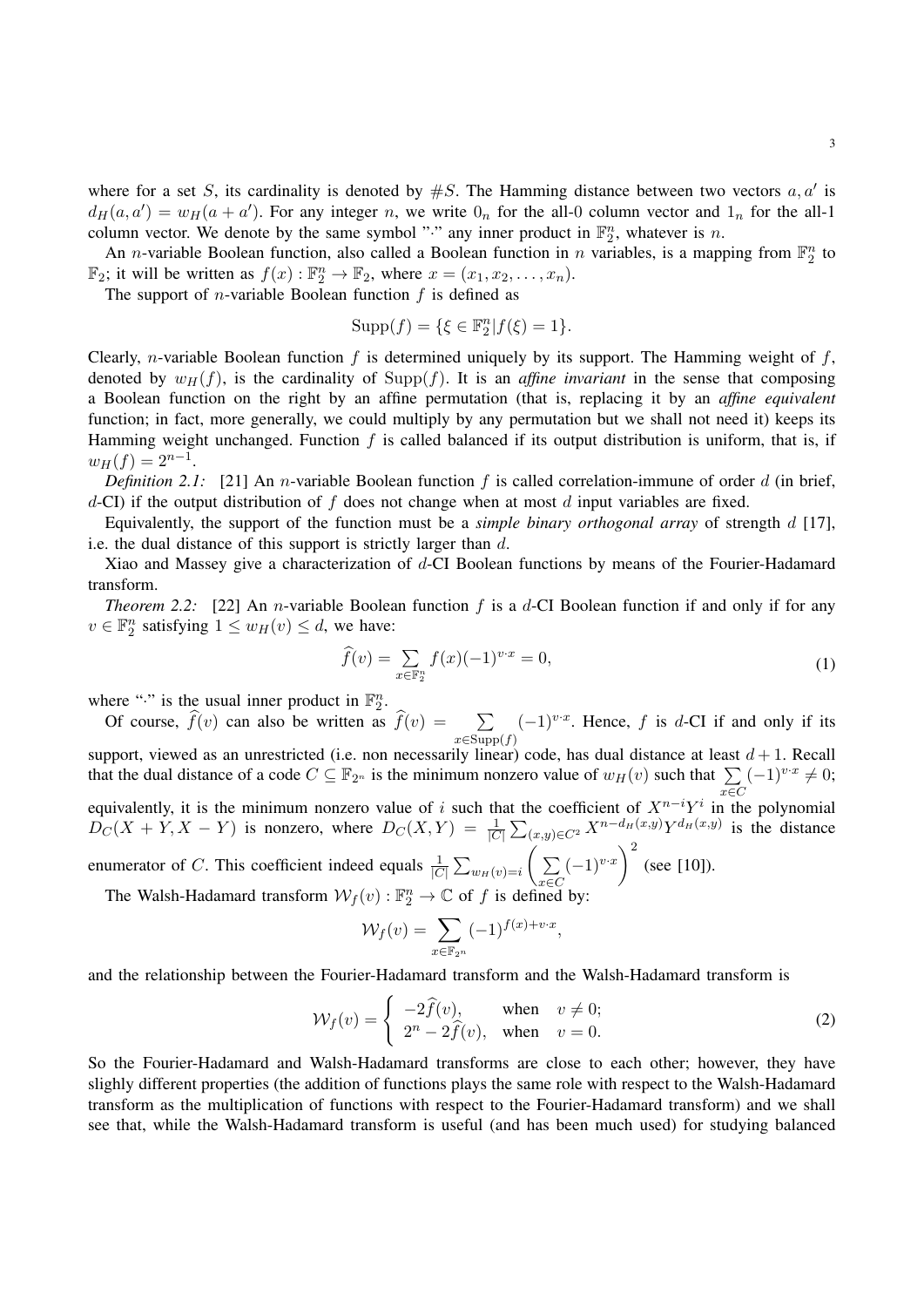correlation immune functions (called resilient), the Fourier-Hadamard transform is more adapted to the study of low-weight correlation immune functions.

#### *B. Known results about low-weight* d*-CI Boolean functions*

Let  $\mathcal{D}_{n,d}$  be the set of d-CI Boolean functions in n variables. The minimal Hamming weight (i.e. cardinality of the support) of *n*-variable d-CI non-zero Boolean functions is denoted by  $\omega_{n,d}$ .

For the convenience of the reader, we list some known results on  $\omega_{n,d}$  and recall some of their proofs.

According to Sarkar-Maitra's divisibility property, the Hamming weight of a d-CI function is divisible by  $2^d$ , and according to the first author's result, it is divisible by  $2^{d+\left[\frac{n-d-1}{deg(f)}\right]}$ , where  $deg(f)$  is the algebraic degree of function  $f$  [3].

The only n-variable n-CI Boolean functions are the two constant function. The only  $(n - 1)$ -CI nonconstant Boolean functions are the resilient functions  $\sum_{n=1}^{\infty}$  $i=1$  $x_i$  and  $\sum_{n=1}^{n}$  $i=1$  $x_i + 1$ . Then

$$
\omega_{n,n} = 2^n \text{ and } \omega_{n,n-1} = 2^{n-1}.
$$
 (3)

We give the proof of the following lemma since it will be important in Remark 2.7. *Lemma 2.3:* [1], [7] Let  $n > d > 1$  be integers. Then

$$
\omega_{n+1,d} \le 2\omega_{n,d} \le \omega_{n+1,d+1}.
$$

**Proof:** Given  $f(x) \in \mathcal{D}_{n,d}$ , the function  $g(x, x_{n+1}) = f(x)$  belongs to  $\mathcal{D}_{n+1,d}$ , since, for every a, we have  $\hat{g}(a, 0) = 2\hat{f}(a)$  and  $\hat{g}(a, 1) = 0$ , and has weight twice that of  $f(x)$ . Thus  $\omega_{n+1,d} \leq 2\omega_{n,d}$ . Assume that  $g'(x, x_{n+1}) \in \mathcal{D}_{n+1,d+1}$  is given. Notice that any  $d+1$ -CI Boolean functions restricted to the hyperplane of equation  $x_{n+1} = 0$  is a d-CI Boolean function with half weight. We have  $f'(x) = g'(x, 0) \in \mathcal{D}_{n,d}$ . Thus  $2\omega_{n,d} \leq \omega_{n+1,d+1}.$ 

*Theorem 2.4:* [11] Let f be an unbalanced non-constant d-CI Boolean function. Then  $d \leq \frac{2}{3}$  $rac{2}{3}n-1.$ 

The following result shows the relationship between CI Boolean functions and codes.

*Lemma 2.5:* [17] Let *n* be an integer and  $1 \leq d < n$ . Let  $k_{\text{max}}(n, d)$  be the largest dimension of a binary linear code [n, k, d + 1]. We have  $\omega_{n,d} \leq 2^{n-k_{\max}(n,d)}$ .

Notice that binary MDS code  $[n, n-1, 2]$  exists, then  $\omega_{n,1} = 2$ . The constructions of binary codes can be regarded as an upper bound on  $\omega_{n,d}$  and more results on binary codes are available in [16].

Note that the minimal weight of a d-CI functions is larger than or equal to the minimal number of rows in an orthogonal array (OA), not necessarily simple, that is in turn larger than or equal to the optimal solution of Delsarte linear programming (LP) problem. A lower bound on  $\omega_{n,d}$  can then be found in Table I below, given in [17].

## TABLE I LOWER BOUNDS ON  $\omega_{n,d}$  OBTAINED BY THE DELSARTE LP ALGORITHM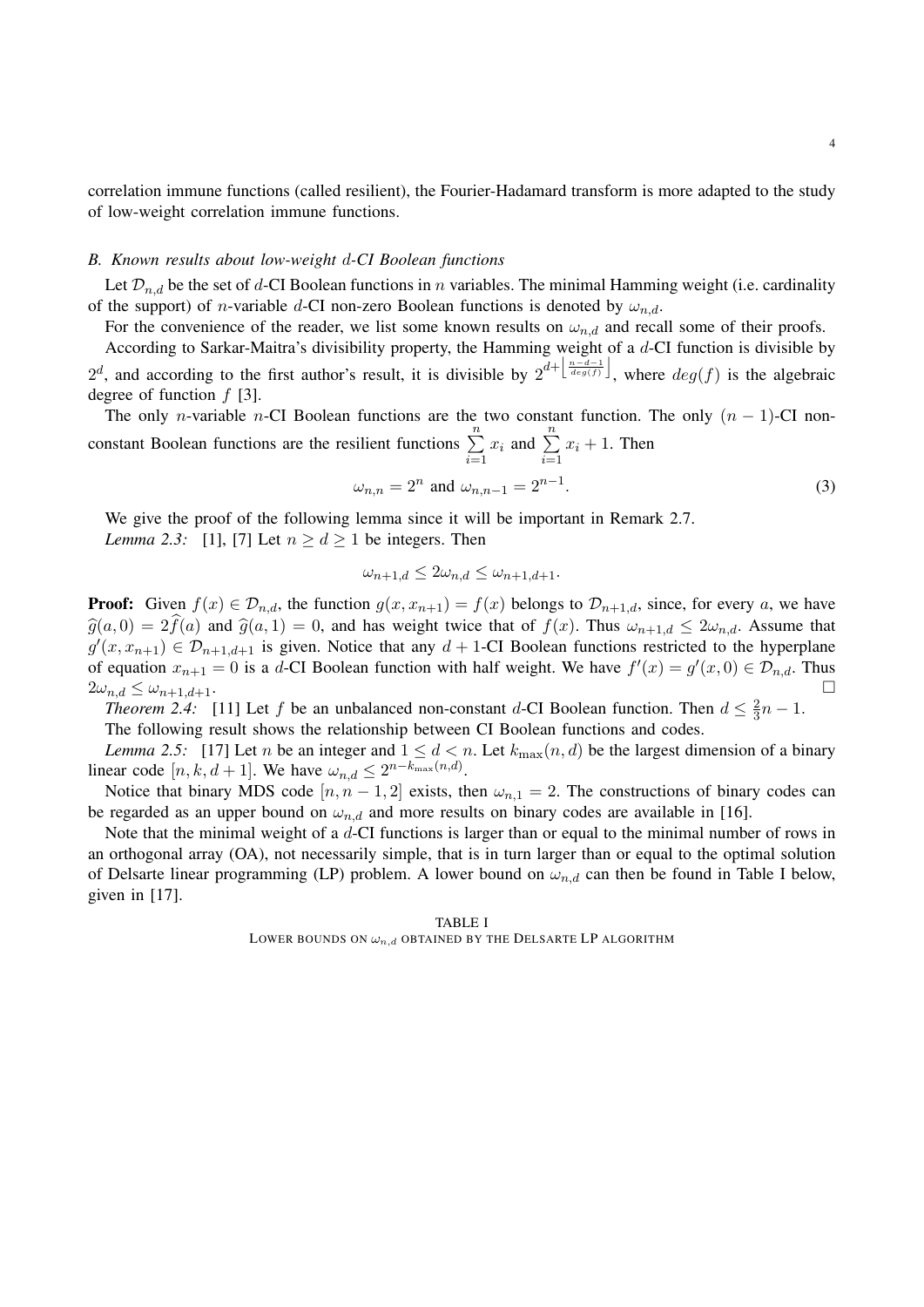| $\boldsymbol{d}$<br>$\boldsymbol{n}$ | 1                           | $\overline{2}$ | 3  | $\overline{4}$ | 5   | 6    | 7    | 8    | 9    | 10   | 11   | 12   | 13   |
|--------------------------------------|-----------------------------|----------------|----|----------------|-----|------|------|------|------|------|------|------|------|
| 1                                    | $\overline{c}$              |                |    |                |     |      |      |      |      |      |      |      |      |
| $\overline{2}$                       | $\overline{2}$              | $\overline{4}$ |    |                |     |      |      |      |      |      |      |      |      |
| 3                                    | $\overline{c}$              | $\overline{4}$ | 8  |                |     |      |      |      |      |      |      |      |      |
| $\overline{4}$                       | $\overline{c}$              | 6              | 8  | 16             |     |      |      |      |      |      |      |      |      |
| $\overline{5}$                       | $\overline{2}$              | 8              | 12 | 16             | 32  |      |      |      |      |      |      |      |      |
| $\,6$                                | $\overline{c}$              | 8              | 16 | 32             | 32  | 64   |      |      |      |      |      |      |      |
| $\overline{7}$                       | $\overline{2}$              | 8              | 16 | 48             | 64  | 64   | 128  |      |      |      |      |      |      |
| 8                                    | 2                           | 10             | 16 | 64             | 88  | 112  | 128  | 256  |      |      |      |      |      |
| $\boldsymbol{9}$                     | $\mathcal{D}_{\mathcal{L}}$ | 12             | 20 | 96             | 128 | 192  | 224  | 256  | 512  |      |      |      |      |
| 10                                   | $\mathcal{D}_{\mathcal{L}}$ | 12             | 24 | 96             | 192 | 320  | 384  | 512  | 512  | 1024 |      |      |      |
| 11                                   | $\mathcal{D}_{\mathcal{L}}$ | 12             | 24 | 96             | 192 | 512  | 640  | 1024 | 1024 | 1024 | 2048 |      |      |
| 12                                   | 2                           | 14             | 24 | 112            | 176 | 768  | 1024 | 1536 | 1792 | 2048 | 2048 | 4096 |      |
| 13                                   | 2                           | 16             | 28 | 128            | 224 | 1024 | 1536 | 2560 | 3072 | 3584 | 4096 | 4096 | 8192 |

Satisfiability Modulo Theory (SMT) tool is used to search for CI Boolean functions in [1].

We also give Table II from [1], [7] displaying the known values of  $\omega_{n,d}$  for  $n \leq 13$ . A triple question mark ??? indicates that the value is unknown.

TABLE II MINIMUM HAMMING WEIGHT OF  $d$ -CI NONZERO BOOLEAN FUNCTIONS IN  $n$  VARIABLES

| $\boldsymbol{n}$ | $\boldsymbol{d}$ | 1              | $\overline{2}$ | 3  | 4   | 5   | 6   | 7    | 8    | 9    | 10   | 11   | 12   | 13   |
|------------------|------------------|----------------|----------------|----|-----|-----|-----|------|------|------|------|------|------|------|
| 1                |                  | $\overline{2}$ |                |    |     |     |     |      |      |      |      |      |      |      |
| $\overline{2}$   |                  | 2              | $\overline{4}$ |    |     |     |     |      |      |      |      |      |      |      |
| 3                |                  | 2              | $\overline{4}$ | 8  |     |     |     |      |      |      |      |      |      |      |
| $\overline{4}$   |                  | 2              | 8              | 8  | 16  |     |     |      |      |      |      |      |      |      |
| $\bf 5$          |                  | 2              | 8              | 16 | 16  | 32  |     |      |      |      |      |      |      |      |
| 6                |                  | $\overline{2}$ | 8              | 16 | 32  | 32  | 64  |      |      |      |      |      |      |      |
| 7                |                  | $\overline{2}$ | 8              | 16 | 64  | 64  | 64  | 128  |      |      |      |      |      |      |
| 8                |                  | 2              | 12             | 16 | 64  | 128 | 128 | 128  | 256  |      |      |      |      |      |
| 9                |                  | $\overline{2}$ | 12             | 24 | 128 | 128 | 256 | 256  | 256  | 512  |      |      |      |      |
| 10               |                  | 2              | 12             | 24 | 128 | 256 | 512 | 512  | 512  | 512  | 1024 |      |      |      |
| 11               |                  | 2              | 12             | 24 | ??? | ??? | 512 | 1024 | 1024 | 1024 | 1024 | 2048 |      |      |
| 12               |                  | 2              | 16             | 24 | ??? | ??? | ??? | 1024 | 2048 | 2048 | 2048 | 2048 | 4096 |      |
| 13               |                  | 2              | 16             | 32 | ??? | ??? | ??? | ???  | 4096 | 4096 | 4096 | 4096 | 4096 | 8192 |

The method to calculate a values of  $\omega_{n,d}$  is to prove a lower bound and by a construction to show an upper bound. If the lower bound equals the upper bound, then the value of  $\omega_{n,d}$  is decided. If not, it is possible to obtain the values with the help of a computer when  $n$  is not very large. More precisely:

- The entries on light gray background follow from  $\omega_{n,1} = 2$  and  $\omega_{n,n} = 2^n$ .
- The entries on dark gray background :

Upper bound: Notice that  $\omega_{n,n-1} = 2^{n-1}$ , then  $\omega_{n,d} \leq \omega_{n,n-1} = 2^{n-1}$  according to Lemma 2.3. Lower bound: According to Theorem 2.4, then for any  $\lceil \frac{2n-2}{3} \rceil$  $\frac{a-2}{3}$ ]  $\leq d \leq n-1$ ,  $2^{n-1} \leq \omega_{n,d}$ .

In both areas above, the values of  $\omega_{n,d}$  are already decided for any n.

• The entries on write background:

Upper bound: The known constructions of binary codes provide an upper bound on  $\omega_{n,d}$ . Lower bound: A lower bound on  $\omega_{n,d}$  can then be found in Table I according to the Delsarte Linear Programming bound. The fact that  $\omega_{n,d}$  is divisible by  $2^d$  is also used. Searching: Those entries in bold have been obtained by SMT tool.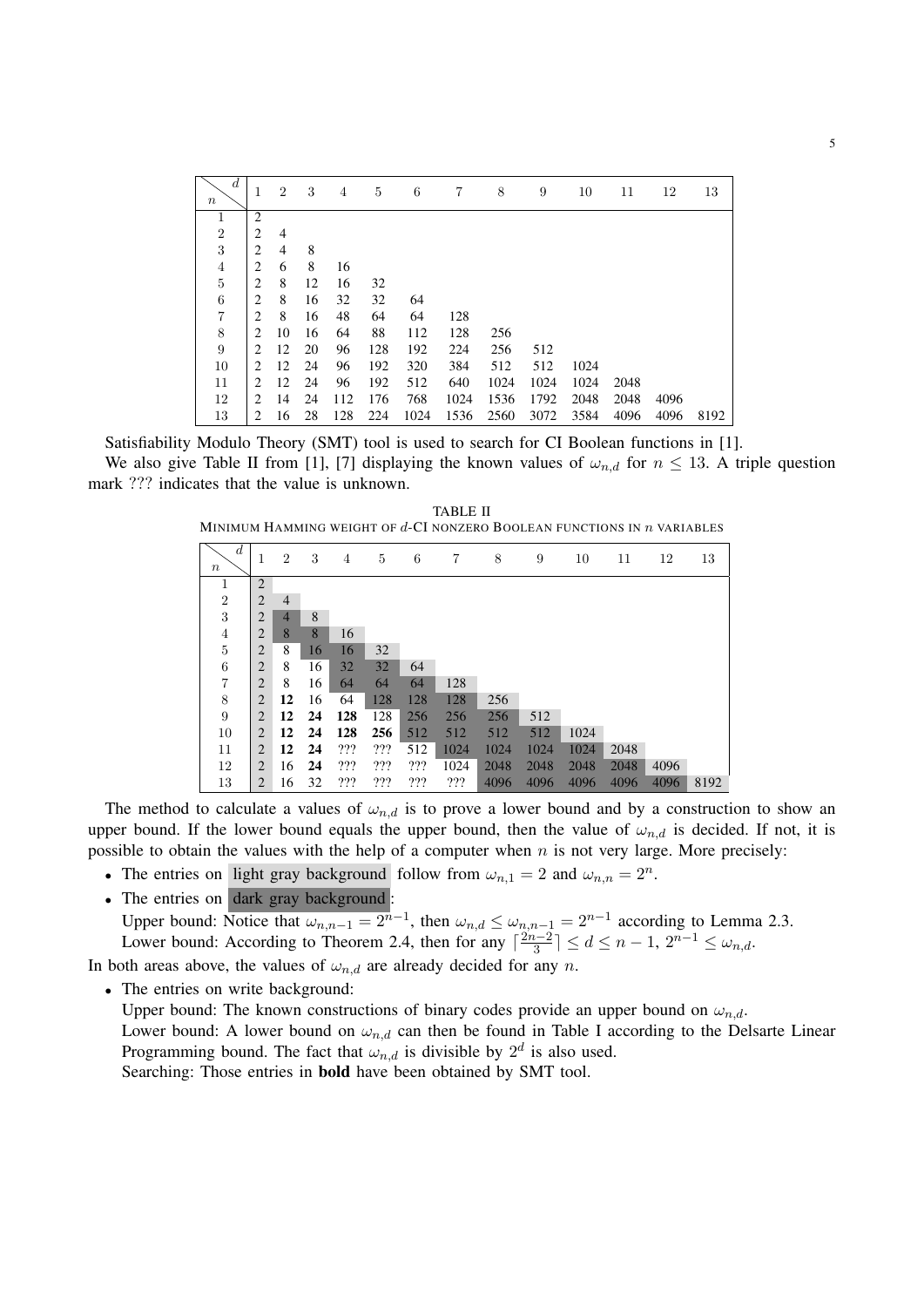# *C. A first simple construction giving more information on*  $\omega_{n,d}$

In this subsection, we introduce an elementary construction, which shows that the upper inequality in Lemma 2.3 is in fact an equality when  $d$  is even.

*Proposition 2.6:* Let d be an even integer such that  $n \ge d \ge 2$ . Then:

$$
\omega_{n+1,d+1} = 2\omega_{n,d}.
$$

**Proof:** Assume that  $f(x) \in \mathcal{D}_{n,d}$  is given. Let

$$
g(x, x_{n+1}) = \begin{cases} f(x), & \text{when } x_{n+1} = 0; \\ f(x+1_n), & \text{when } x_{n+1} = 1. \end{cases}
$$
 (4)

It is clear that  $g(x, x_{n+1})$  is an  $n + 1$ -variable Boolean function with Hamming weight  $2w_H(f)$ . Now we prove that  $g(x, x_{n+1})$  is a  $d+1$ -CI Boolean function, that is, for any  $u \in \mathbb{F}_2^n, u_{n+1} \in \mathbb{F}_2$  satisfying  $1 \leq w_H(u, u_{n+1}) \leq d+1,$ 

$$
\widehat{g}(u, u_{n+1}) = \sum_{(x, x_{n+1}) \in \mathbb{F}_2^{n+1}} g(x, x_{n+1}) (-1)^{(u, u_{n+1}) \cdot (x, x_{n+1})} = 0.
$$

Indeed, we have for any  $(u, u_{n+1}) \in \mathbb{F}_2^{n+1}$ :

$$
\begin{array}{rcl}\n\widehat{g}(u, u_{n+1}) & = & \sum_{(x, x_{n+1}) \in \mathbb{F}_2^{n+1}} g(x, x_{n+1}) (-1)^{(u, u_{n+1}) \cdot (x, x_{n+1})} \\
& = & \sum_{x \in \mathbb{F}_2^n} f(x) (-1)^{u \cdot x} + \sum_{x \in \mathbb{F}_2^n} f(x + 1_n) (-1)^{(u, u_{n+1}) \cdot (x, 1)} \\
& = & \sum_{x \in \mathbb{F}_2^n} f(x) (-1)^{u \cdot x} + \sum_{x \in \mathbb{F}_2^n} f(x) (-1)^{(u, u_{n+1}) \cdot (x + 1_n, 1)} \\
& = & (1 + (-1)^{w_H(u, u_{n+1})}) \sum_{x \in \mathbb{F}_2^n} f(x) (-1)^{u \cdot x} \\
& = & (1 + (-1)^{w_H(u, u_{n+1})}) \widehat{f}(u).\n\end{array}
$$

If  $w_H(u, u_{n+1}) = d+1$ , then since d is an even integer, we have  $1 + (-1)^{w_H(u, u_{n+1})} = 1 + (-1)^{d+1} = 0$ , thus  $\hat{g}(u, u_{n+1}) = 0$ .

If  $u = 0_n$  and  $w_H(u, u_{n+1}) \ge 1$ , then  $u_{n+1} = 1$ . Thus  $1 + (-1)^{w_H(u, u_{n+1})} = 1 + (-1) = 0$ , which means  $\widehat{g}(u, u_{n+1}) = 0.$ 

If  $1 \leq w_H(u, u_{n+1}) \leq d$  and  $u \neq 0_n$ , we deduce that  $1 \leq w_H(u) \leq w_H(u, u_{n+1}) \leq d$ . Since  $f(x) \in \mathcal{D}_{n,d}$ , we have  $f(u) = 0$ , then  $\hat{g}(u, u_{n+1})$  is null.

Summarizing, for any  $(u, u_{n+1}) \in \mathbb{F}_2^n$  such that  $1 \leq w_H(u, u_{n+1}) \leq d+1$ , the value  $\hat{g}(u, u_{n+1})$  is null, that is,  $g(x, x_{n+1})$  is a  $d+1$ -CI Boolean function. Thus  $g(x, x_{n+1}) \in \mathcal{D}_{n+1,d+1}$  and  $\omega_{n+1,d+1} \leq 2\omega_{n,d}$  when d is even. But  $2\omega_{n,d} \leq \omega_{n+1,d+1}$  for any  $n \geq d \geq 1$  according to Lemma 2.3. Thus

$$
\omega_{n+1,d+1} = 2\omega_{n,d}
$$

for any even d satisfying  $n \geq d \geq 2$ .

*Remark 2.7:* According to the proof of Lemma 2.3 and Proposition 2.6, for any even integer d, d-CI Boolean functions in n variables with weight  $\omega_H$  exist if and only if  $d + 1$ -CI Boolean functions in  $n + 1$ variables with weight  $2\omega_H$  exist. This makes that one only need to consider the case where d is odd in further research, then the cases which need to be considered are twice less numerous.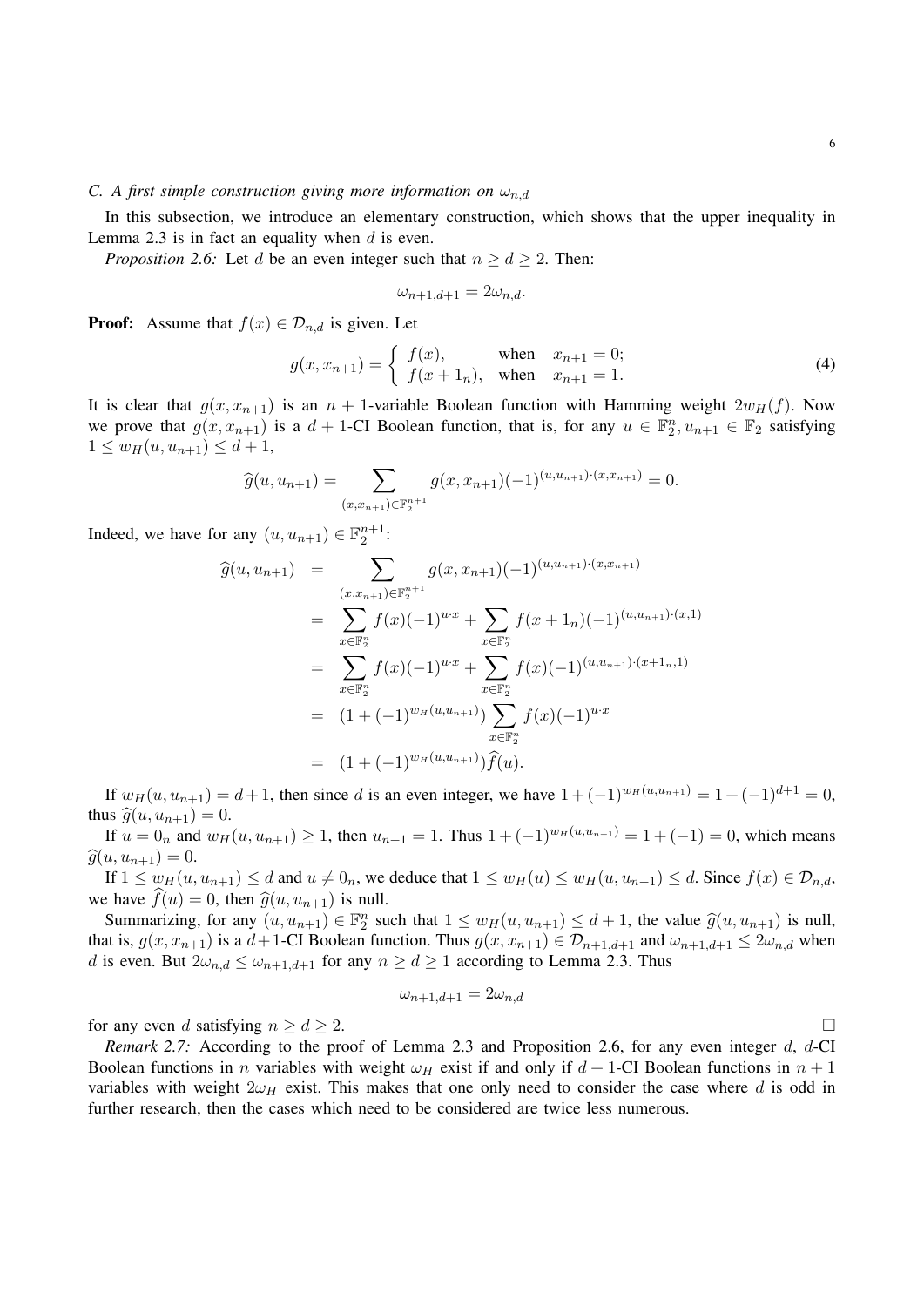Notice that  $\omega_{10,4} = 128$ , we directly obtain a new value of Table II according to Proposition 2.6, that is,  $\omega_{11.5} = 256.$ 

On the basis of Table II, we propose the following conjecture.

*Conjecture 2.8:* Let  $n \geq 3$  be any integer. The minimum Hamming weight of 3-CI nonzero Boolean functions in  $n$  variables equals

$$
\omega_{n,3} = 8\lceil \frac{n}{4} \rceil. \tag{5}
$$

We say that an n-variable Boolean function achieves the *3-CI conjectured value* if (5) holds. In the following, we will derive general bounds on  $\omega_{n,d}$  with odd d. Particularly, we will deduce more values of  $\omega_{n,3}$ , which agree with our conjecture.

# III. A CONSTRUCTION OF LOW-WEIGHT d-CI BOOLEAN FUNCTIONS THROUGH THE FOURIER-HADAMARD TRANSFORM AND A RELATED INEQUALITY ON  $\omega_{n,d}$

In this section, we use the characterization of CI functions by the Fourier-Hadamard transform (rather than by the Walsh-Hadamard transform) and we introduce a related general construction of CI functions by multiplication (instead of by addition as used in classical constructions of resilient functions).

In the next proposition, given a matrix  $M \in \mathbb{F}_2^{nt \times nt}$  and given  $i, j = 1, \ldots, t$ , we denote by  $M^{(i,j)}$  the  $n \times n$  matrix (called a block of M) obtained from M by erasing its rows whose indices do not belong to the interval  $[n(i-1)+1; n(i-1)+n]$  and its columns whose indices do not belong to the interval  $[n(j-1)+1; n(j-1)+n]$ . Assuming that M is non-singular, denoting the inverse matrix of M by  $M^{-1}$  and the transposed matrix of  $M^{-1}$  by  $M'$ , we denote by  $M^{-1(i,j)}$  and  $M'(i,j)$  the matrices obtained similarly from  $M^{-1}$  and M'. We define the symbol "·" as the usual inner product in  $\mathbb{F}_2^n$  and the symbol "×" as the normal matrix multiplication (row vector can also be regarded as a matrix with one row). Notice that  $M'(j,i)$ is the transposed matrix of  $M^{-1(i,j)}$ , according to the definition, then for any  $x, y \in \mathbb{F}_2^n$  and  $n \times n$  matrix  $M^{(i,j)}$ , we have

$$
x \cdot (y \times M^{-1(i,j)}) = y \cdot (x \times M'^{(j,i)}).
$$
 (6)

*Proposition 3.1:* Let t be a positive integer and M be a  $nt \times nt$  nonsingular matrix over  $\mathbb{F}_2$ . Let  $f_j \in$  $\mathcal{D}_{n,d_j}$  for any  $1 \leq j \leq t$ . Define the following *nt*-variable function h, whose input is written in the form  $(x^{(1)}, x^{(2)}, \ldots, x^{(t)})$ , where  $x^{(1)}, x^{(2)}, \ldots, x^{(t)} \in \mathbb{F}_2^n$ :

$$
h(x^{(1)}, x^{(2)}, \dots, x^{(t)}) = \prod_{j=1}^t f_j \bigg( \sum_{i=1}^t x^{(i)} \times M^{(i,j)} \bigg).
$$

Assume that for any  $(u^{(1)}, u^{(2)}, \ldots, u^{(t)}) \in (\mathbb{F}_2^n)^t$  satisfying  $1 \le w_H(u^{(1)}, u^{(2)}, \ldots, u^{(t)}) \le d$ , there exists  $1 \leq j \leq t$  such that

$$
1 \le w_H\bigg(\sum_{i=1}^t u^{(i)} \times M'^{(i,j)}\bigg) \le d_j.
$$

Then *h* belongs to  $\mathcal{D}_{nt,d}$  and has Hamming weight  $\prod_{i=1}^{t}$  $w_H(f_j)$ .

 $j=1$ **Proof:** Notice that for any  $(u^{(1)}, u^{(2)}, \dots, u^{(t)}) \in (\mathbb{F}_2^n)^t$ ,  $\widehat{h}(u^{(1)}, u^{(2)}, \ldots, u^{(t)}) = \sum$  $x^{(1)}, x^{(2)}, \ldots, x^{(t)} \in \mathbb{F}_2^n$  $h(x^{(1)}, x^{(2)}, \ldots, x^{(t)}) (-1)^{(u^{(1)}, u^{(2)}, \ldots, u^{(t)}) \cdot (x^{(1)}, x^{(2)}, \ldots, x^{(t)})}$  $=$   $\sum$  $x^{(1)}, x^{(2)}, \ldots, x^{(t)} \in \mathbb{F}_2^n$  $\sqrt{ }$  $\overline{1}$  $\Pi$ t  $j=1$  $f_j\Big(\sum^t$  $i=1$  $x^{(i)} \times M^{(i,j)}$  $(-1)$  $\sum_{j=1}^{t} u^{(j)} \cdot x^{(j)}$ .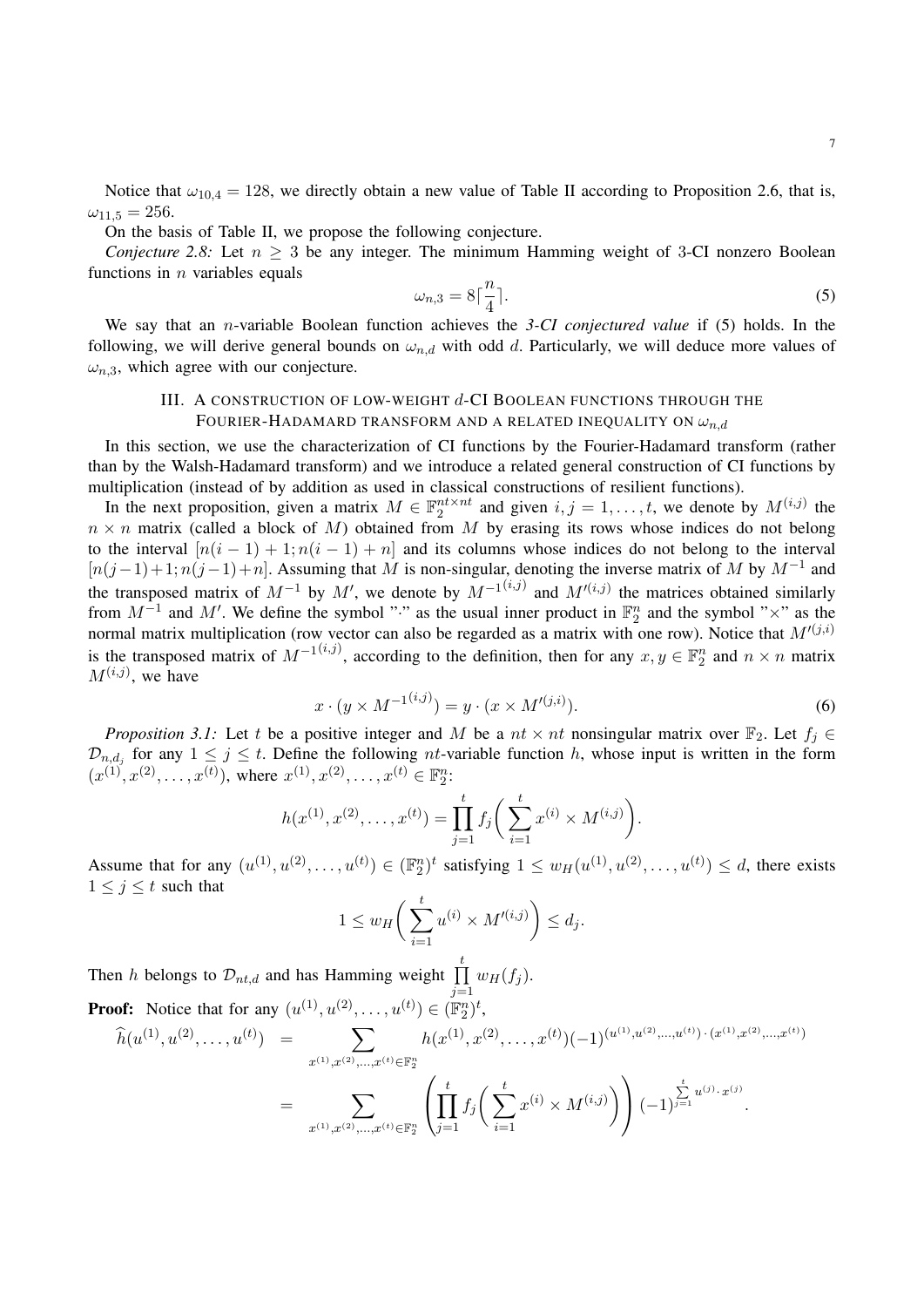Replace  $\sum^t$  $i=1$  $x^{(i)} \times M^{(i,j)}$  by  $y^{(j)}$  for  $1 \le j \le t$ , then  $(y^{(1)}, y^{(2)}, \ldots, y^{(t)}) = (x^{(1)}, x^{(2)}, \ldots, x^{(t)}) \times M$ , according to the well-known method of multiplication of matrices by blocks. Thus

$$
(x^{(1)}, x^{(2)}, \dots, x^{(t)}) = (y^{(1)}, y^{(2)}, \dots, y^{(t)}) \times M^{-1},
$$

which means  $x^{(j)} = \sum_{i=1}^{t} x^{(j)}$  $i=1$  $y^{(i)} \times M^{-1(i,j)}$  for  $1 \le j \le t$ . According to (6), then

$$
\hat{h}(u^{(1)}, u^{(2)}, \dots, u^{(t)})
$$
\n
$$
= \sum_{y^{(1)}, y^{(2)}, \dots, y^{(t)} \in \mathbb{F}_2^n} \left( \prod_{j=1}^t f_j(y^{(j)}) \right) (-1)^{\sum_{j=1}^t u^{(j)}} \cdot \left( \sum_{i=1}^t y^{(i)} \times M^{-1(i,j)} \right)
$$
\n
$$
= \sum_{y^{(1)}, y^{(2)}, \dots, y^{(t)} \in \mathbb{F}_2^n} \left( \prod_{j=1}^t f_j(y^{(j)}) \right) (-1)^{\sum_{j=1}^t \sum_{i=1}^t y^{(i)} \cdot (u^{(j)} \times M'^{(j,i)})}
$$
\n
$$
= \sum_{y^{(1)}, y^{(2)}, \dots, y^{(t)} \in \mathbb{F}_2^n} \left( \prod_{j=1}^t f_j(y^{(j)}) \right) (-1)^{\sum_{i=1}^t y^{(i)}} \cdot \left( \sum_{j=1}^t u^{(j)} \times M'^{(j,i)} \right)
$$
\n
$$
= \prod_{y^{(1)}, y^{(2)}, \dots, y^{(t)} \in \mathbb{F}_2^n} \left( \prod_{j=1}^t f_j(y^{(j)}) \right) (-1)^{\sum_{j=1}^t y^{(j)}} \cdot \left( \sum_{i=1}^t u^{(i)} \times M'^{(i,j)} \right)
$$
\n
$$
= \prod_{j=1}^t \left( \sum_{y^{(j)} \in \mathbb{F}_2^n} f_j(y^{(j)}) (-1)^{y^{(j)}} \cdot \left( \sum_{i=1}^t u^{(i)} \times M'^{(i,j)} \right) \right)
$$
\n
$$
= \prod_{j=1}^t \hat{f}_j \left( \sum_{i=1}^t u^{(i)} \times M'^{(i,j)} \right).
$$

According to the hypothesis, for any  $(u^{(1)}, u^{(2)}, \dots, u^{(t)}) \in (\mathbb{F}_2^n)^t$  satisfying  $1 \le w_H(u^{(1)}, u^{(2)}, \dots, u^{(t)}) \le$ d, there exists  $1 \leq j \leq t$  such that

$$
1 \le w_H\bigg(\sum_{i=1}^t u^{(i)} \times M'^{(i,j)}\bigg) \le d_j.
$$

Since  $f_j$  is a  $d_j$ -CI Boolean function for any  $1 \le j \le t$ , we have for any  $1 \le w_H(u^{(1)}, u^{(2)}, \ldots, u^{(t)}) \le d$ that  $\mathbf{t}$ 

$$
\widehat{h}(u^{(1)}, u^{(2)}, \dots, u^{(t)}) = \prod_{j=1}^t \widehat{f}_j\bigg(\sum_{i=1}^t u^{(i)} \times M'^{(i,j)}\bigg) = 0,
$$

which means h is a d-CI Boolean function.

By definition, h is affine equivalent to the direct product of  $f_j$  and then  $w_H(h) = \prod_{i=1}^{t}$  $j=1$  $w_H(f_j)$ . Thus h belongs to  $\mathcal{D}_{nt,d}$  and has Hamming weight  $\prod^t$  $j=1$  $w_H(f_j).$ 

As an application of Proposition 3.1, we have the following results.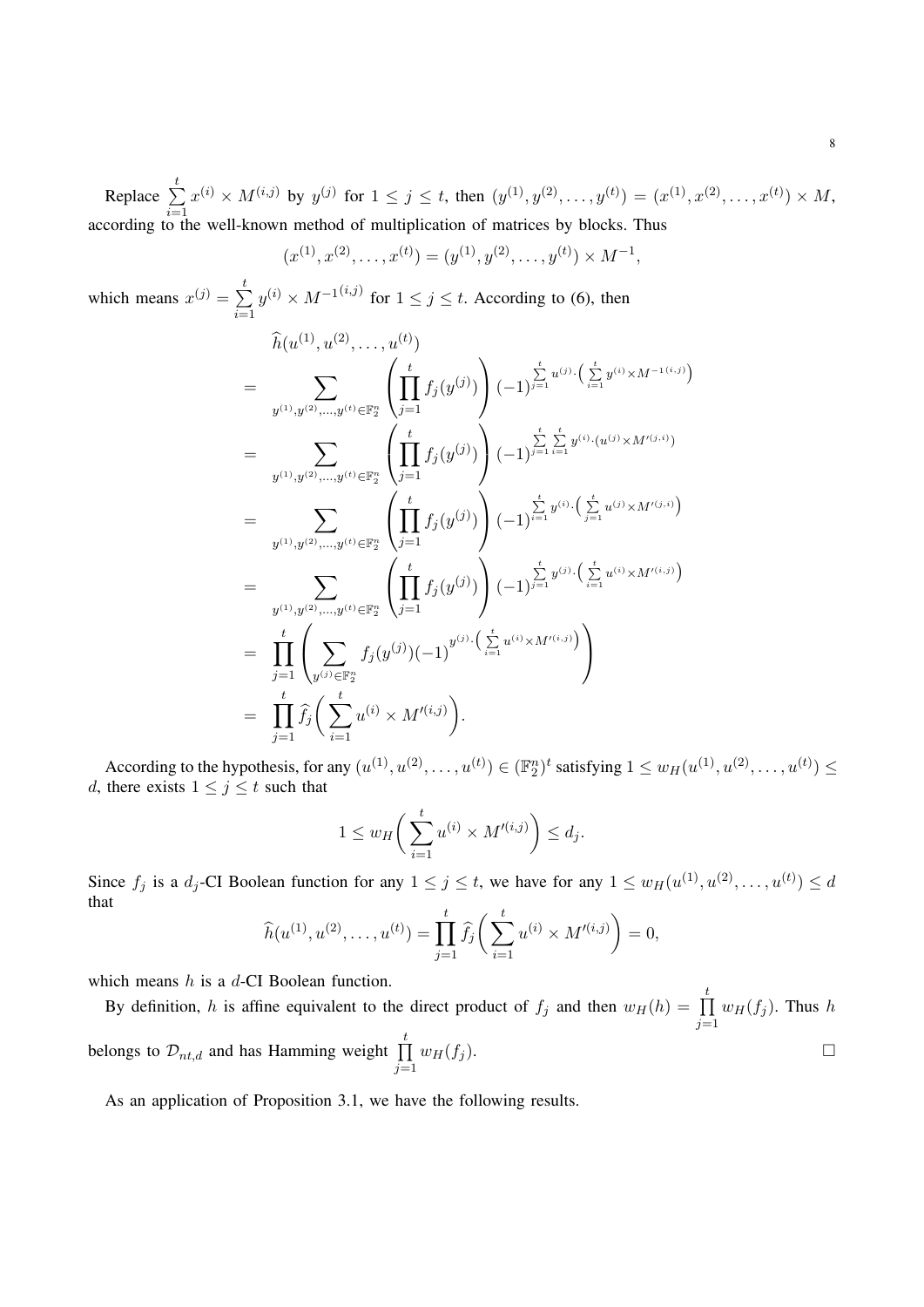$$
h(x^{(1)}, x^{(2)}, \dots, x^{(t)}) = f_1(x^{(1)}) \prod_{j=2}^t f_j(x^{(j)} + x^{(1)}); \ x^{(1)}, x^{(2)}, \dots, x^{(t)} \in \mathbb{F}_2^n.
$$

Then h belongs to  $\mathcal{D}_{nt,d}$  and has Hamming weight  $\prod_{i=1}^{t}$  $j=1$  $w_H(f_j)$ . **Proof:** Let the  $nt \times nt$  nonsingular matrix whose representation by  $n \times n$  blocks equals

$$
M = \left[ \begin{array}{cccc} I & I & I & \cdots & I \\ 0 & I & 0 & \cdots & 0 \\ 0 & 0 & I & \cdots & 0 \\ \vdots & \vdots & \vdots & \cdots & \vdots \\ 0 & 0 & 0 & \cdots & I \end{array} \right]
$$

,

where I is the identity  $n \times n$  matrix and 0 is the all-0  $n \times n$  matrix. Then

$$
M' = \begin{bmatrix} I & 0 & 0 & \cdots & 0 \\ I & I & 0 & \cdots & 0 \\ I & 0 & I & \cdots & 0 \\ \vdots & \vdots & \vdots & \cdots & \vdots \\ I & 0 & 0 & \cdots & I \end{bmatrix}.
$$

Notice that

$$
h(x^{(1)}, x^{(2)}, \dots, x^{(t)}) = f_1(x^{(1)}) \prod_{j=2}^t f_j(x^{(j)} + x^{(1)})
$$
  
=  $f_1(x^{(1)} \times I) \prod_{j=2}^t f_j(x^{(j)} \times I + x^{(1)} \times I) = \prod_{j=1}^t f_j \left( \sum_{i=1}^t x^{(i)} \times M^{(i,j)} \right),$ 

where  $f_1 \in \mathcal{D}_{n,d}$  and  $f_j \in \mathcal{D}_{n,\lfloor \frac{d}{2} \rfloor}$  for any  $2 \leq j \leq t$ . According to Proposition 3.1, we only need to prove that for any  $(u^{(1)}, u^{(2)}, \dots, u^{(t)}) \in (\mathbb{F}_2^n)^t$  satisfying  $1 \le w_H(u^{(1)}, u^{(2)}, \dots, u^{(t)}) \le d$ , either

$$
1 \le w_H\bigg(\sum_{i=1}^t u^{(i)} \times M'^{(i,1)}\bigg) = w_H\bigg(\sum_{i=1}^t u^{(i)}\bigg) \le d,
$$

or there exists  $2 \leq j \leq t$  such that

$$
1 \le w_H\bigg(\sum_{i=1}^t u^{(i)} \times M'^{(i,j)}\bigg) = w_H(u^{(j)}) \le \left\lfloor \frac{d}{2} \right\rfloor.
$$

For any  $(u^{(1)}, u^{(2)}, \dots, u^{(t)}) \in (\mathbb{F}_2^n)^t$  satisfying  $1 \le w_H(u^{(1)}, u^{(2)}, \dots, u^{(t)}) \le d$ , it is clear that

$$
w_H\bigg(\sum_{i=1}^t u^{(i)}\bigg) \le \sum_{i=1}^t w_H(u^{(i)}) = w_H(u^{(1)}, u^{(2)}, \dots, u^{(t)}) \le d.
$$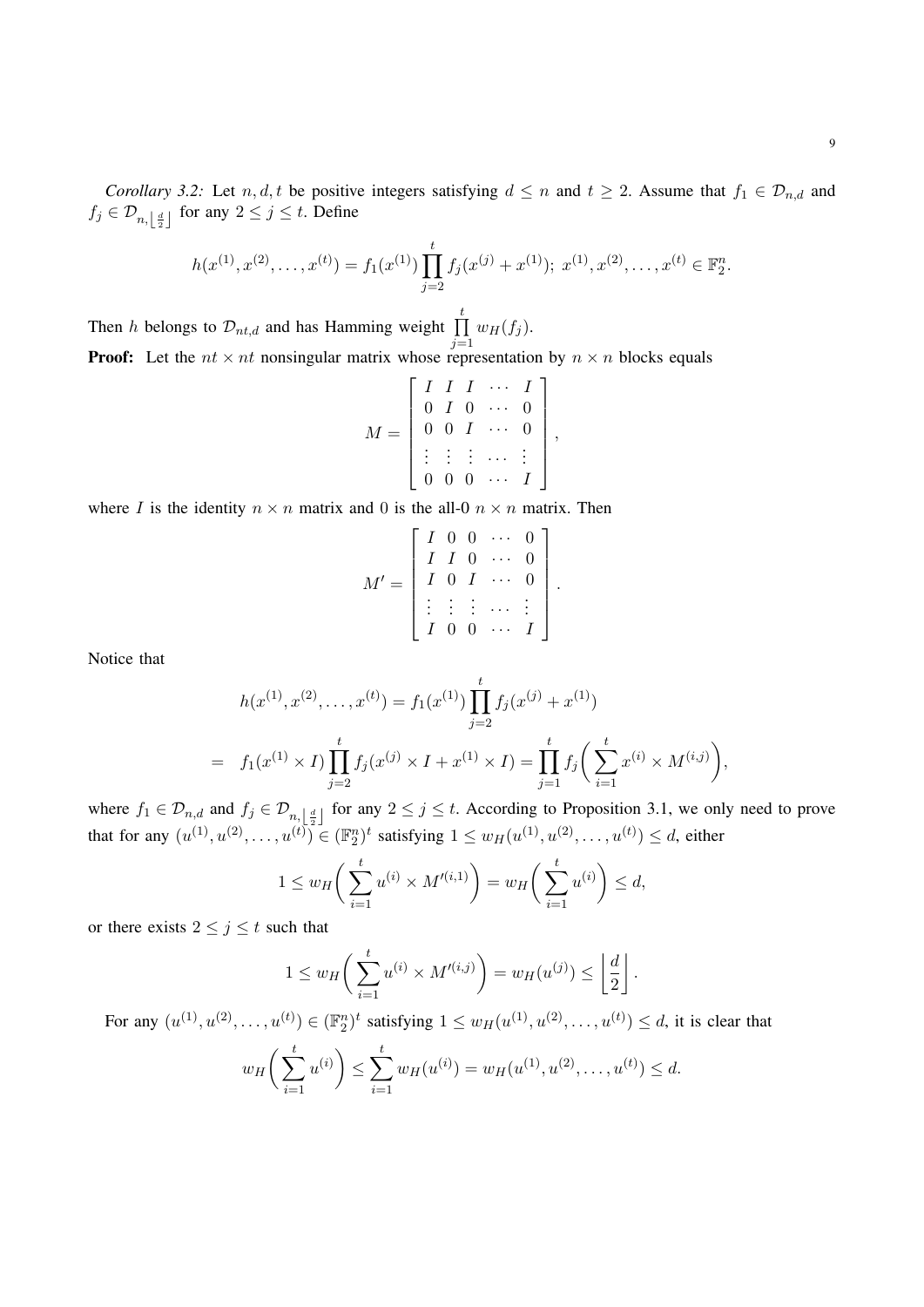$$
\text{If } \sum_{i=1}^t u^{(i)} \neq 0_n \text{, then } 1 \leq w_H\left(\sum_{i=1}^t u^{(i)}\right) \leq d. \text{ Otherwise } \sum_{i=1}^t u^{(i)} = 0_n. \text{ Notice that } (u^{(1)}, u^{(2)}, \dots, u^{(t)}) = 1.
$$

 $0_{nt}$  if and only if  $u^{(j)} = 0_n$  for any  $2 \le j \le t$  and  $\sum_{n=1}^{t}$  $i=1$  $u^{(i)} = 0_n$ . Then there exists  $2 \leq j \leq t$  such that  $u^{(j)} \neq 0_n$  since  $w_H(u^{(1)}, u^{(2)}, \dots, u^{(t)}) \geq 1$ . We have  $u^{(j)} = \sum_{i=1}^t$ 

 $i=1,i\neq j$  $u^{(i)} \neq 0_n$ . Then t  $w_H(u^{(j)}) + w_H \left( \quad \sum_{i=1}^t$  $u^{(i)}$  $\sum^t$  $w_H(u)$ 

$$
w_H(u^{(j)}) = w_H\left(\sum_{i=1, i\neq j}^{t} u^{(i)}\right) = \frac{w_H(u^{(j)}) + w_H\left(\sum_{i=1, i\neq j} u^{(i)}\right)}{2} \le \frac{\sum_{i=1}^{t} w_H(u^{(i)})}{2} \le \frac{d}{2}
$$

Since  $w_H(u^{(j)})$  is an integer, there exists  $2 \leq j \leq t$  such that  $1 \leq w_H(u^{(j)}) \leq \left\lfloor \frac{d}{2} \right\rfloor$  $\frac{d}{2}$ . The proof is  $\Box$ complete.

*Remark 3.3:* Given a code  $C_1$  of dual distance  $d_1$ , a code  $C_2$  of dual distance  $d_2$  and codes  $C_3, \ldots, C_t$  of dual distances at least  $d_2$ , the dual distance of the code  $\{(x^{(1)}, x^{(2)}, \dots, x^{(t)}) \in (\mathbb{F}_2^n)^t; x^{(1)} \in C_1, x^{(1)}+x^{(2)} \in C_2, x^{(2)}+x^{(3)} \}$  $C_2, \ldots, x^{(1)} + x^{(t)} \in C_t$  equals  $\min(d_1, 2d_2)$ , according to the proof above.

One can construct nt-variable d-CI Boolean functions with Hamming weight  $(\omega_{n,\lfloor \frac{d}{2} \rfloor})^{t-1} \omega_{n,d}$  according to Corollary 3.2. Then the following corollary is clear.

*Corollary 3.4:* Let n, d, t be positive integers satisfying  $d \le n$  and  $t \ge 2$ . We have

$$
\omega_{nt,d} \leq (\omega_{n,\left\lfloor\frac{d}{2}\right\rfloor})^{t-1} \, \omega_{n,d}.
$$

In the case of  $d = 3, t = 2$ , we have  $\omega_{n,1} = 2$ , then 2n-variable 3-CI Boolean functions with Hamming weight  $2\omega_{n,3}$  exist. Further, notice that  $\omega_{4,3} = 8$  and  $\omega_{12,3} = 24$ , we can deduce that *n*-variable Boolean functions which achieve 3-CI conjectured value exist when  $n = 2<sup>k</sup>$  or  $3 \cdot 2<sup>k</sup>$  for any  $k \ge 2$ .

# IV. A CONSTRUCTION OF LOW-WEIGHT d-CI BOOLEAN FUNCTIONS THROUGH KRONECKER PRODUCT

In this section, we deduce more values of  $\omega_{n,d}$  by using the Kronecker product of vectors, which agree with our conjecture when  $d = 3$ . Another general construction by using Kronecker product directly is given in Proposition 4.5, which is a more general construction.

The Kronecker product of two vectors is defined as

$$
(x^{(1)}, x^{(2)}) = ((x_1^{(1)}, \ldots, x_{n_2}^{(1)}), (x_1^{(2)}, \ldots, x_{n_1}^{(2)})) \in \mathbb{F}_2^{n_2} \times \mathbb{F}_2^{n_1} \to (x_{i_2}^{(1)} + x_{i_1}^{(2)})_{1 \leq i_1 \leq n_1, 1 \leq i_2 \leq n_2} \in \mathbb{F}_2^{n_1 n_2}.
$$

Its generalization to  $t$  variables can be stated as follows:

for any  $1 \leq r \leq t$ , let  $x^{(r)} = (x_1^{(r)})$  $\mathcal{X}_{1,...,1,1,...,1}^{(r)},\ldots,x_{n_{1},\cdots,n_{r-1},n_{r+1},\cdots,n_{t}}^{(r)}\}\in\mathbb{F}_{2}^{n_{1}\cdots n_{r-1}n_{r+1}\cdots n_{t}}$  $\frac{n_1 \cdots n_{r-1} n_{r+1} \cdots n_t}{2}$ , then we have  $(x^{(1)}, x^{(2)}, \ldots, x^{(t)}) \in \mathbb{F}_2^{n_2 n_3 \cdots n_t} \times \mathbb{F}_2^{n_1 n_3 \cdots n_t} \times \cdots \times \mathbb{F}_2^{n_1 n_2 \cdots n_{t-1}}$  $n_1 n_2 \cdots n_{t-1}$ . The generalized Kronecker product of t vectors is then defined as:

$$
(x^{(1)}, x^{(2)}, \ldots, x^{(t)}) \rightarrow \left(\sum_{r=1}^t x^{(r)}_{i_1, \ldots, i_{r-1}, i_{r+1}, \ldots, i_t}\right)_{1 \leq i_1 \leq n_1, 1 \leq i_2 \leq n_2, \ldots, 1 \leq i_t \leq n_t} \in \mathbb{F}_2^{n_1 n_2 \cdots n_t}.
$$

In the following proposition, we use this generalized Kronecker product to define a construction of CI functions; in fact, we also append the first vector  $x^{(1)} \in \mathbb{F}_2^{n_2 \cdots n_t}$  to the product, in order to construct low-weight d-CI Boolean functions.

*Proposition 4.1:* Let d, t be positive integers such that  $2^t > d$ . Assume that  $f_1(x^{(1)})$  is a d-CI Boolean function with  $n_2 \cdots n_t$  variables and  $f_2(x^{(2)})$  is a  $2\lfloor \frac{d}{2} \rfloor$  $\frac{d}{2}$ -CI Boolean function with  $n_1 n_3 \cdots n_t$  variables. For any  $r = 3, 4, \ldots, t$ , assume that  $f_r(x^{(r)})$  is a Boolean function whose number of variables equals

.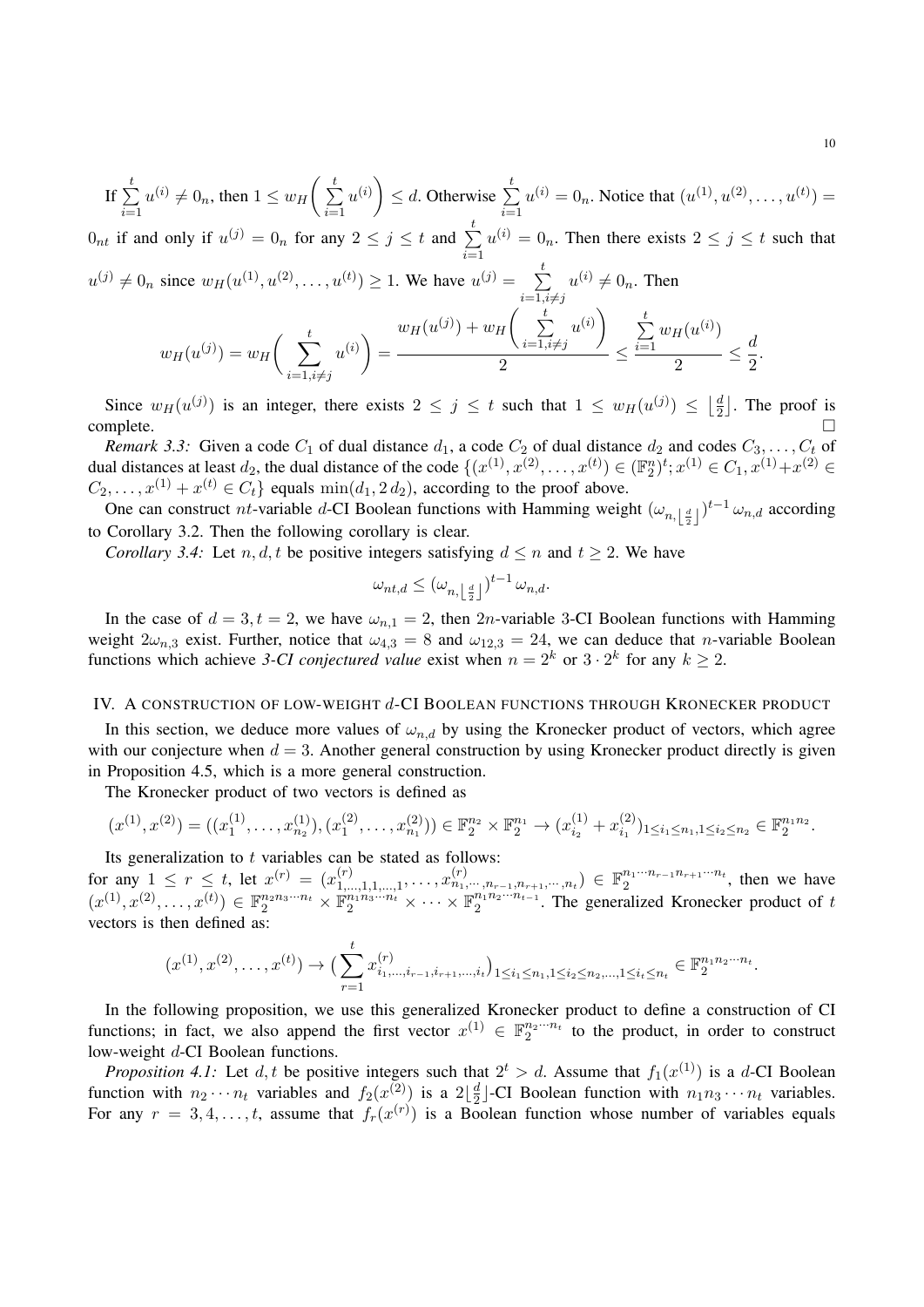$n_1 \cdots n_{r-1} n_{r+1} \cdots n_t$  and which is such that, for every  $v^{(r)} \in \mathbb{F}_2^{n_r}$  satisfying  $1 \leq w_H(v^{(r)}) \leq d$  with  $w_H(v^{(r)})$  even, we have  $\hat{f}_r(v^{(r)}) = 0$ . We define the  $((n_1+1)n_2n_3\cdots n_t)$ -variable function h by its support as follows:

$$
\mathsf{Supp}(h) = \left\{ \left( \left( \sum_{r=1}^{t} x_{i_1, \dots, i_{r-1}, i_{r+1}, \dots, i_t}^{(r)} \right)_{1 \le i_1 \le n_1, 1 \le i_2 \le n_2, \dots, 1 \le i_t \le n_t}, x^{(1)} \right) ; \begin{array}{c} x^{(1)} \in \text{Supp}(f_1) \\ \dots \\ x^{(t)} \in \text{Supp}(f_t) \end{array} \right\},
$$

then h is a d-CI Boolean function of Hamming weight  $\prod_{i=1}^{t}$  $r=1$  $w_H(f_r)$ . In particular, if  $f_1$  is a d-CI Boolean function and if each function  $f_r$  is  $2\lfloor\frac{d}{2}\rfloor$  $\frac{d}{2}$ ]-CI for  $r = 2, \ldots, t$ , then h is a d-CI Boolean function of Hamming weight  $\prod_{i=1}^{t}$  $r=1$  $w_H(f_r)$ .

**Proof:** It is clear that h is an  $((n_1 + 1)n_2 n_3 \cdots n_t)$ -variable Boolean function and has Hamming weight  $\prod^t$  $\prod_{r=1}^{r} w_H(f_r)$ . For any  $u = (u_{i_1,i_2,...,i_t})_{i_1,i_2,...,i_t} \in \mathbb{F}_2^{n_1 n_2 \cdots n_t}, v = (v_{i_2,...,i_t})_{i_2,...,i_t} \in \mathbb{F}_2^{n_2 \cdots n_t}$  (to simplify the notation, let us define  $u_{0,i_2,...,i_t} := v_{i_2,...,i_t}$  for any  $i_2,...,i_t$ ), we have:

$$
\hat{h}(u, v) = \sum_{x^{(1)} \in \text{Supp}(f_1), x^{(2)} \in \text{Supp}(f_2)} (-1)^{v \cdot x^{(1)} + 1 \leq i_1 \leq n_1, 1 \leq i_2 \leq n_2, ..., 1 \leq i_\ell \leq n_l} u_{i_1, i_2, ..., i_\ell} \sum_{i_r=1}^{t} u_{i_1, ..., i_{r-1}, i_{r+1}, ..., i_\ell}
$$
\n
$$
= \left(\sum_{x^{(1)} \in \text{Supp}(f_1)} (-1)^{v \cdot x^{(1)} + 1 \leq i_1 \leq n_1, 1 \leq i_2 \leq n_2, ..., 1 \leq i_\ell \leq n_l} u_{i_1, i_2, ..., i_\ell} v_{i_2, ..., i_\ell}^{(1)}\right) \times \prod_{r=2}^{t} \left(\sum_{x^{(r)} \in \text{Supp}(f_r)} (-1)^{1 \leq i_1 \leq n_1, 1 \leq i_2 \leq n_2, ..., 1 \leq i_\ell \leq n_l} u_{i_1, i_2, ..., i_\ell} v_{i_2, ..., i_\ell}^{(1)} u_{i_1, ..., i_{r-1}, i_{r+1}, ..., i_\ell}\right) \times \prod_{r=2}^{t} \left(\sum_{x^{(r)} \in \text{Supp}(f_r)} (-1)^{1 \leq i_1 \leq n_1, \dots, \sum_{i_r=1}^{r} c_{i_r} u_{i_r, i_2, ..., i_\ell} v_{i_2, ..., i_\ell}^{(1)} + \sum_{i_r=1}^{r} c_{i_r} u_{i_r, ..., i_r} v_{i_r, ..., i_\ell}^{(1)} v_{i_r, ..., i_\ell}^{(1)} v_{i_r, ..., i_\ell}\right)
$$
\n
$$
\times \prod_{r=2}^{t} \left(\sum_{x^{(r)} \in \text{Supp}(f_r)} (-1)^{1 \leq i_{r+1} \leq n_{r+1}, ..., i_\ell} v_{i_r, n_l}^{(1)} \cdot u_{i_r, ..., i_\ell} v_{i_r, n_l}^{(1)} + \sum_{i_r=1}^{r} u_{i_1, i_2, ..., i_\ell} v_{i_r, ..., i_\ell}\right)
$$
\n
$$
= \hat{f}_1(\sum_{i_1=0}^{n_1} u_{i_1,
$$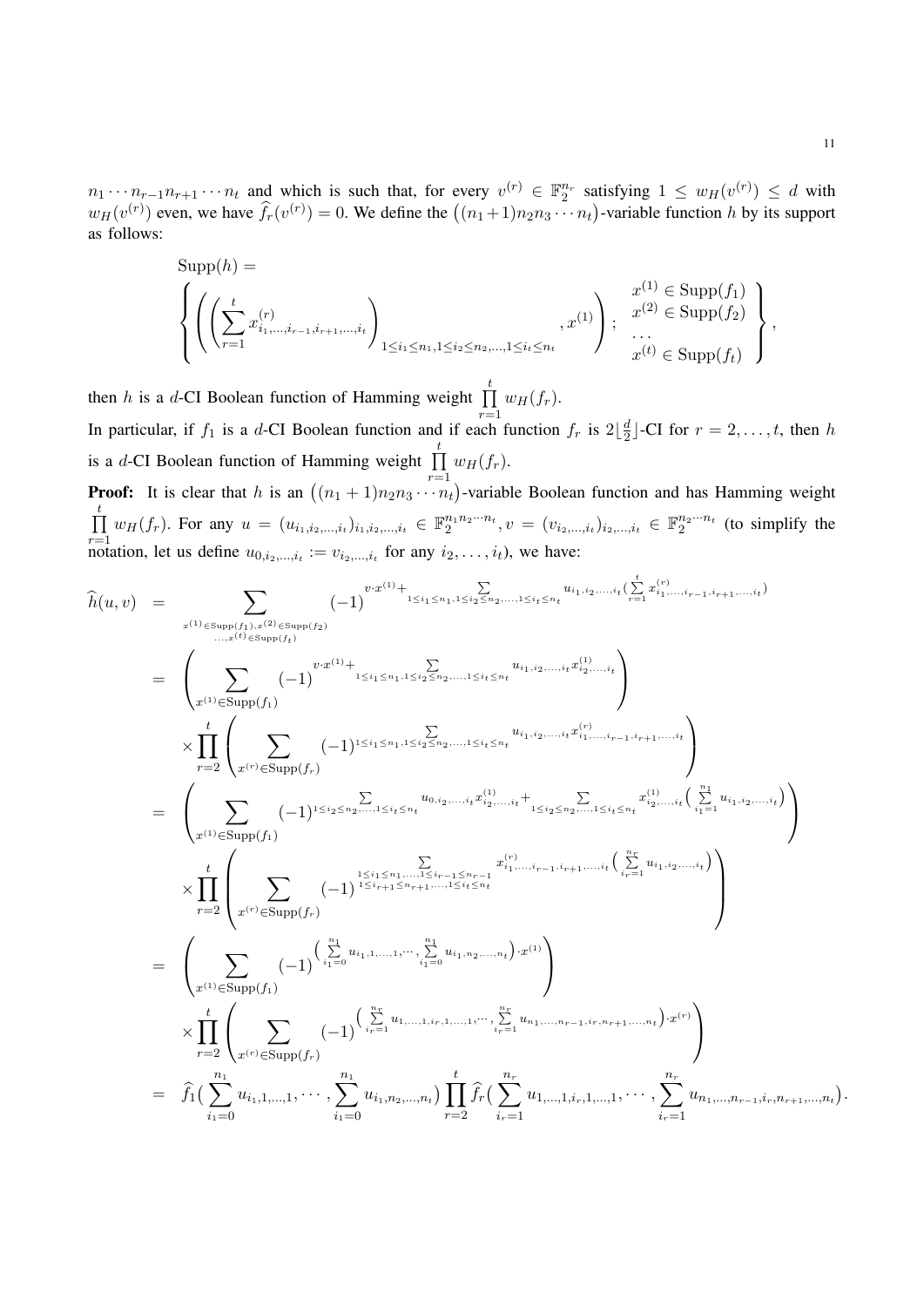12

Let  $u = (u_{i_1,i_2,...,i_t})_{i_1,i_2,...,i_t} \in \mathbb{F}_2^{n_1 n_2 \cdots n_t}, v = (v_{i_2,...,i_t})_{i_2,...,i_t} \in \mathbb{F}_2^{n_2 \cdots n_t}$  satisfying  $1 \le w_H(u,v) \le d$ , it is clear that:

$$
w_H(\overrightarrow{u_1}) \le w_H(u,v) \le d,
$$

where  $\overrightarrow{u_1}$  is defined as the vector  $\left(\begin{array}{c}n_1\\n_1\end{array}\right)$  $i_1=0$  $u_{i_1,1,...,1}, \cdots, \sum^{n_1}$  $i_1=0$  $u_{i_1,n_2,...,n_t}$ )  $\in \mathbb{F}_2^{n_2 n_3 \cdots n_t}$ . For any  $2 \le r \le t$ , we define the vector  $\left(\begin{array}{c} n_r \\ \sum \end{array}\right)$  $i_r=1$  $u_{1,...,1,i_r,1,...,1}, \cdots, \sum^{n_r}$  $i_r=1$  $u_{n_1,...,n_{r-1},i_r,n_{r+1},...,n_t}$ )  $\in \mathbb{F}_2^{n_1...n_{r-1}n_{r+1}...n_t}$  $\frac{n_1 \cdots n_{r-1} n_{r+1} \cdots n_t}{2}$  as  $\overrightarrow{u_r}$  for convenience.

Assume that  $w_H(\overrightarrow{u_1}) \neq 0$ , then since  $f_1$  is a d-CI Boolean function, we have  $\hat{f}_1(\overrightarrow{u_1}) = 0$  and  $\hat{h}(u, v)$  is null. Assume that  $w_H(\overrightarrow{u_1}) = 0$  but  $w_H(\overrightarrow{u_2}) \neq 0$ . Notice that

> $w_H(u, v) \pmod{2} = \sum$  $1 \leq i_2 \leq n_2, \ldots, 1 \leq i_t \leq n_t$  $\left(\right)^{n_1}$  $i_1=0$  $u_{i_1,i_2,...,i_t} = 0,$

hence,  $w_H(u, v)$  is even then the weight is no more than  $2\left\lfloor\frac{d}{2}\right\rfloor$  $\frac{d}{2}$ . Since  $w_H(\overrightarrow{u_2}) \neq 0$ , we have:

$$
1 \le w_H(\overrightarrow{u_2}) \le w_H(u) \le w_H(u,v) \le 2\lfloor \frac{d}{2} \rfloor.
$$

Then since  $f_2$  is a  $2\left\lfloor \frac{d}{2} \right\rfloor$  $\frac{d}{2}$  -CI Boolean function, we have  $\hat{f}_2(\vec{u}_2) = 0$  and  $\hat{h}(u, v)$  is null. Assume that  $w_H(\overline{u}_1) = w_H(\overline{u}_2) = \ldots = w_H(\overline{u}_{s-1}) = 0$  but  $w_H(\overline{u}_s) \neq 0$ , where  $3 \leq s \leq t$ . Notice that

$$
w_H(u) \pmod{2} = \sum_{1 \le i_1 \le n_1, 1 \le i_3 \le n_3, \dots, 1 \le i_t \le n_t} \left( \sum_{i_2=1}^{n_2} u_{i_1, i_2, \dots, i_t} \right) = 0
$$
  
= 
$$
\sum_{1 \le i_1 \le n_1, \dots, 1 \le i_{s-1} \le n_{s-1}, 1 \le i_{s+1} \le n_{s+1}, \dots, 1 \le i_t \le n_t} \left( \sum_{i_s=1}^{n_s} u_{i_1, i_2, \dots, i_t} \right).
$$

Hence,  $w_H(u)$  is even. The second equality shows then that  $w_H(\overrightarrow{u_s})$  is even. Since  $w_H(\overrightarrow{u_s}) \neq 0$ , we have:

$$
2 \le w_H(\overrightarrow{u_s}) \le w_H(u) \le w_H(u, v) \le d.
$$

The hypothesis implies therefore that  $\hat{f}_s(\vec{u}_s) = 0$  and thus  $\hat{h}(u)$  is null.

Suppose that  $w_H(\overrightarrow{u_1}) = w_H(\overrightarrow{u_2}) = \ldots = w_H(\overrightarrow{u_t}) = 0$ . Since  $w_H(u, v) \neq 0$  and  $w_H(\overrightarrow{u_1}) = 0$ , there exist  $0 \le i''_1 < i'_1 \le n_1, 1 \le i_2 \le n_2, \ldots, 1 \le i_t \le n_t$  such that  $u_{i'_1,i_2,\ldots,i_t} = u_{i''_1,i_2,\ldots,i_t} = 1$ . Note that  $i''_1$  may be null but not  $i'_1$ . Thus there exists  $u_{i'_1,i_2,...,i_t} = 1$ , where  $1 \leq i'_1 \leq n_1, 1 \leq i_2 \leq n_2,..., 1 \leq i_t \leq n_t$ . Since  $w_H(\vec{u}_t) = 0$ , there exist  $i'_1, \ldots, i_{t-1}$  and at least 2 values of  $i_t$  such that  $u_{i'_1, i_2, \ldots, i_t} = 1$ . Since  $w_H(\overline{u_{t-1}}) = 0$ , there exist then  $i'_1, \ldots, i_{t-2}$  and at least 4 values of  $(i_{t-1}, i_t)$  such that  $u_{i'_1, i_2, \ldots, i_t} = 1$ . By induction, we have then  $w_H(u, v) \geq 2^t$ . But we have  $1 \leq w_H(u, v) \leq d < 2^t$  by hypothesis, a contradiction. Hence,  $w_H(\overrightarrow{u_1}) = w_H(\overrightarrow{u_2}) = \ldots = w_H(\overrightarrow{u_t}) = 0$  can not happen. This completes the proof.  $\Box$ 

Let  $d = 3, t = 2$ , we have the following corollary.

*Corollary 4.2:* Let  $n_1 \geq 2, n_2 \geq 3$  be integers. Assume that  $f_1$  is a 3-CI Boolean function in  $n_2$  variables and  $f_2$  is a 2-CI Boolean function in  $n_1$  variables. Define the Boolean function h in  $(n_1 + 1)n_2$  variables such that:

Supp(h) = {
$$
((x_{i_2}^{(1)} + x_{i_1}^{(2)})_{1 \le i_1 \le n_1, 1 \le i_2 \le n_2, x^{(1)}) | x^{(1)} \in \text{Supp}(f_1), x^{(2)} \in \text{Supp}(f_2)
$$
 }.

Then h is a 3-CI Boolean function of Hamming weight  $w_H(f_1)w_H(f_2)$ .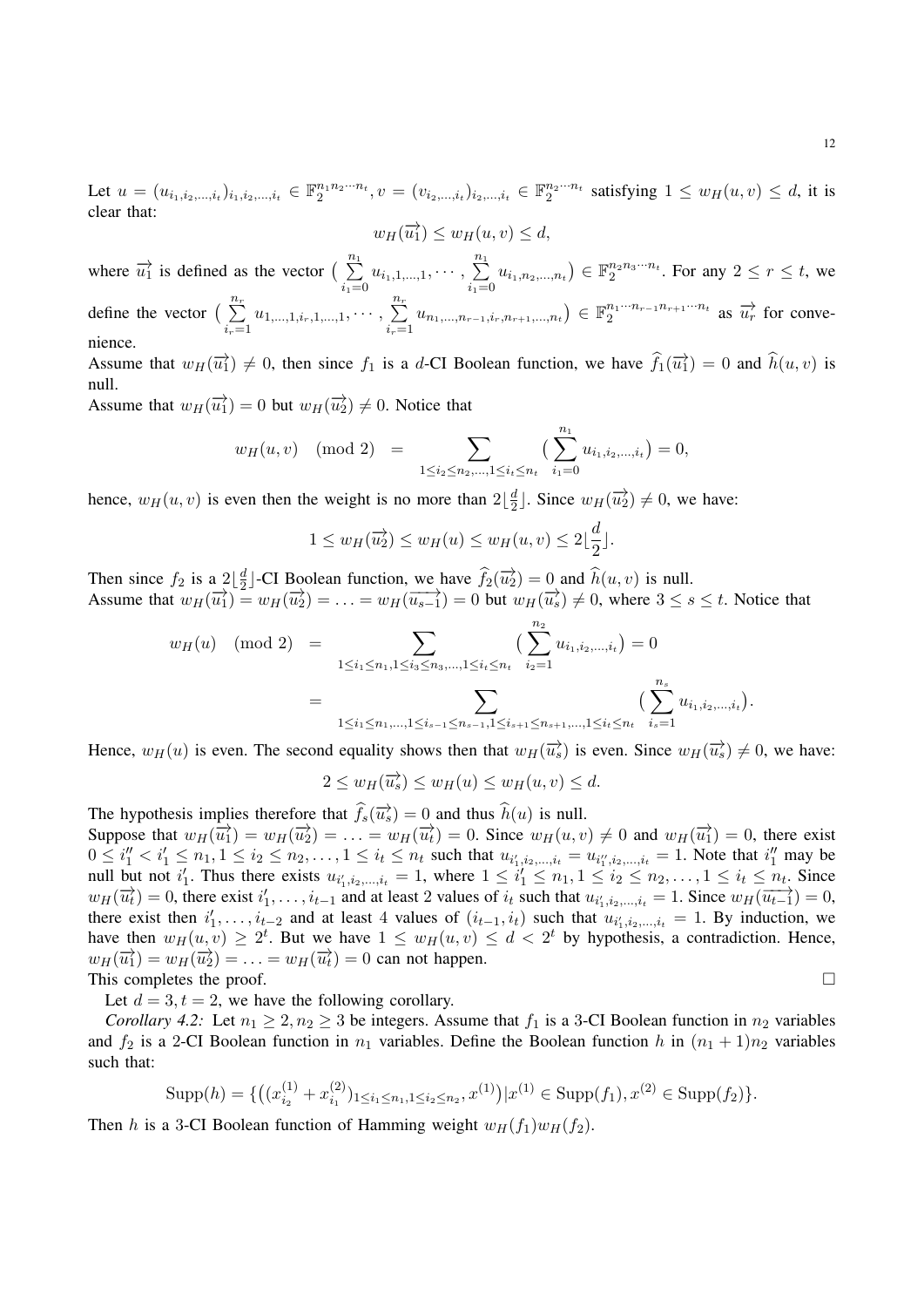*Remark 4.3:* Corollary 4.2 may provide more values of  $\omega_{n,3}$  which agree with our conjecture. For example, since  $\omega_{12,3} = 24$  and  $\omega_{11,2} = 12$ , a 144-variable Boolean function which achieves 3-CI conjectured value exists according to Corollary 4.2, which means  $\omega_{144,3} \le 288$ . Notice that  $144 = 3^2 \cdot 2^4$ ,  $\omega_{144,3}$  can not be obtained by Corollary 3.4.

*Remark 4.4:* According to Corollary 2.7,  $f_2$  is a 2-CI Boolean function in  $n_1$  variables with weight  $w_H(f_2)$ if and only if there exists a 3-CI Boolean function  $f'_2$  in  $n_1 + 1$  variables with  $w_H(f'_2) = 2w_H(f_2)$ . Thus we can construct the 3-CI Boolean function h in  $(n_1 + 1)n_2$  variables of Hamming weight  $w_H(f_1)w_H(f_2)/2$ from two 3-CI Boolean function  $f_1, f_2'$ .

The following functions are constructed by the Kronecker product directly and the conditions on  $f_2$  is weaker, but the number of variables of h is less than Proposition 4.1. Proposition 4.1 is more efficient for working on the table and the following proposition gives a more general construction. The proof is similar but easier than Proposition 4.1, we omit the details here.

*Proposition 4.5:* Let d, t be positive integers such that  $2^t > d$ . Assume that  $f_1(x^{(1)})$  is a d-CI Boolean function whose number of variables equals the product  $n_2 \cdots n_t$ . For any  $r = 2, 3, \ldots, t$ , assume that  $f_r(x^{(r)})$ is a Boolean function whose number of variables equals  $n_1 \cdots n_{r-1} n_{r+1} \cdots n_t$  and which is such that, for every  $v^{(r)} \in \mathbb{F}_2^{n_r}$  satisfying  $1 \leq w_H(v^{(r)}) \leq d$  with  $w_H(v^{(r)})$  even, we have  $\hat{f}_r(v^{(r)}) = 0$ . We denote by h the  $(n_1n_2 \cdots n_t)$ -variable function whose support equals the Kronecker product of the supports of  $f_1, f_2, \ldots, f_t$ :

Supp(h) =  
\n
$$
\{(\sum_{r=1}^{t} x_{i_1,\dots,i_{r-1},i_{r+1},\dots,i_t}^{(r)})_{1\leq i_1\leq n_1,1\leq i_2\leq n_2,\dots,1\leq i_t\leq n_t}|x^{(1)} \in \text{Supp}(f_1), x^{(2)} \in \text{Supp}(f_2),\dots,x^{(t)} \in \text{Supp}(f_t)\},
$$

then h is a d-CI Boolean function of Hamming weight  $\prod_{i=1}^{t}$  $r=1$  $w_H(f_r)$ . In particular, if  $f_1$  is a d-CI Boolean function and if each function  $f_r$  is  $2\lfloor\frac{d}{2}\rfloor$  $\frac{d}{2}$ ]-CI for  $r = 2, \ldots, t$ , then h is a d-CI Boolean function of Hamming weight  $\prod_{i=1}^{t}$  $r=1$  $w_H(f_r)$ .

## V. MORE CONSTRUCTIONS

In this section, we construct low-weight d-CI Boolean functions by making additional restrictions on the supports built from the Kronecker product. In the next proposition, given a vector  $v \in \mathbb{F}_2^m$ , we denote by  $v^0$  the vector  $(v_1, \ldots, v_{m-1}, 0)$  and by  $v^1$  the vector  $(v_1, \ldots, v_{m-1}, 1)$ .

*Proposition 5.1:* Let  $n, m \geq 3$  be integers. Given an *n*-variable function f and an *m*-variable function g, we denote by h the nm-variable function whose support equals the Kronecker product of the supports of  $f$ and  $q$ :

$$
Supp(h) = \{ ((x_i + y_j)_{1 \le i \le n, 1 \le j \le m}) | x \in Supp(f), y \in Supp(g) \},
$$

and by  $h', h''$  the nm-variable functions whose supports equal respectively:

$$
Supp(h') = \{((x_i + y_j)_{1 \leq i \leq n, 1 \leq j \leq m}) | x \in Supp(f), y \in Supp(g) \text{ satisfying } y_m = 0 \},
$$

$$
Supp(h'') = \{((x_i + y_j)_{1 \leq i \leq n, 1 \leq j \leq m}) | x \in Supp(f), y \in Supp(g) \text{ satisfying } y_m = 1 \}.
$$

We have then, for any  $u = (u_{i,j})_{1 \leq i \leq n; 1 \leq j \leq m} \in \mathbb{F}_2^{nm}$  that:

$$
\widehat{h}(u) = \widehat{f}\left(\sum_{j=1}^m u_{1,j}, \cdots, \sum_{j=1}^m u_{n,j}\right) \widehat{g}\left(\sum_{i=1}^n u_{i,1}, \cdots, \sum_{i=1}^n u_{i,m}\right),
$$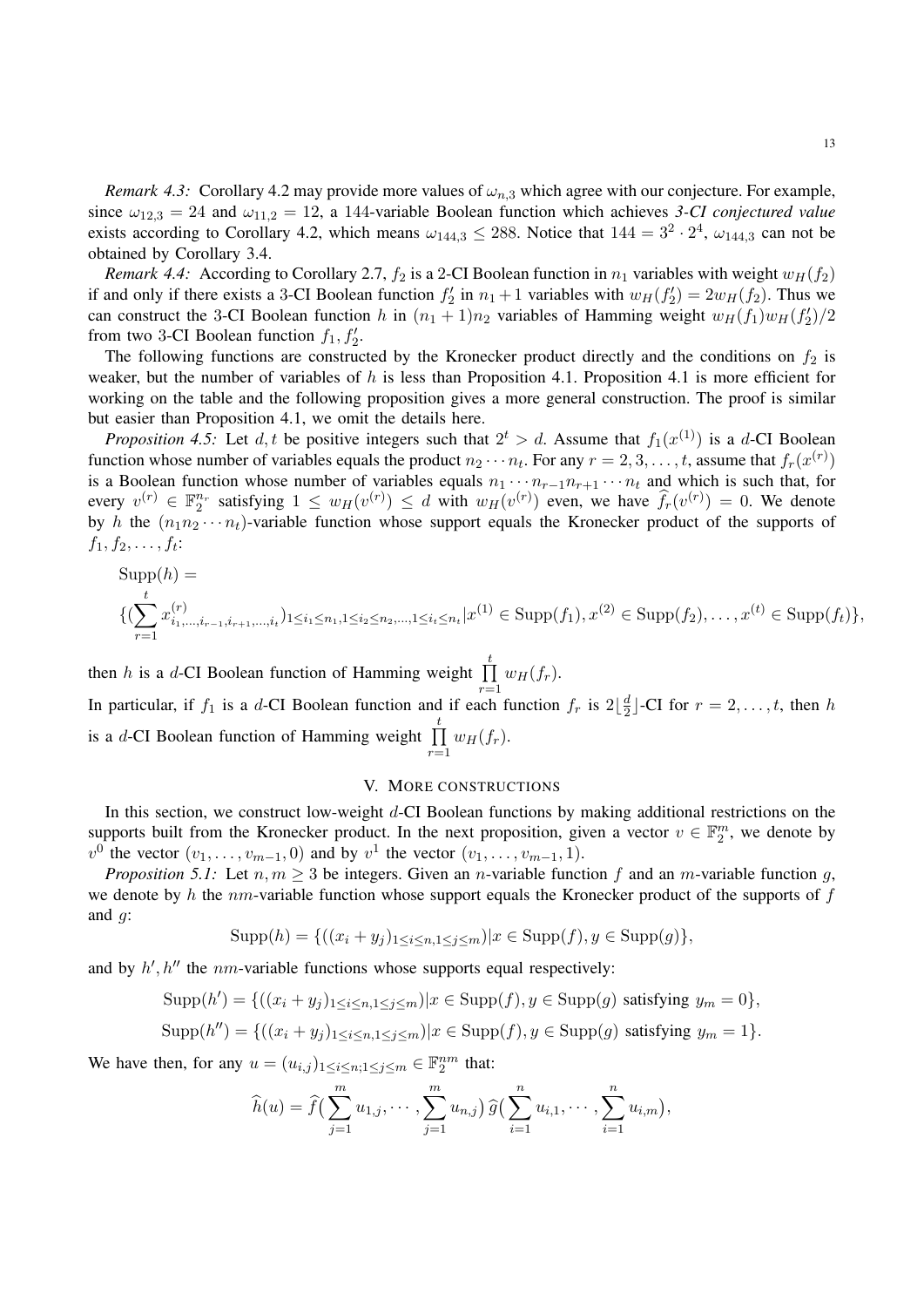$$
\widehat{h'}(u) = \frac{1}{2}\widehat{f}\left(\sum_{j=1}^m u_{1,j}, \cdots, \sum_{j=1}^m u_{n,j}\right) \left(\widehat{g}\left(\sum_{i=1}^n u_{i,1}, \cdots, \sum_{i=1}^n u_{i,m-1}, 0\right) + \widehat{g}\left(\sum_{i=1}^n u_{i,1}, \cdots, \sum_{i=1}^n u_{i,m-1}, 1\right)\right),
$$
  

$$
\widehat{h''}(u) = \frac{1}{2}\widehat{f}\left(\sum_{j=1}^m u_{1,j}, \cdots, \sum_{j=1}^m u_{n,j}\right) \left(\widehat{g}\left(\sum_{i=1}^n u_{i,1}, \cdots, \sum_{i=1}^n u_{i,m-1}, 0\right) - \widehat{g}\left(\sum_{i=1}^n u_{i,1}, \cdots, \sum_{i=1}^n u_{i,m-1}, 1\right)\right).
$$

Assume that  $f(x)$  is a 3-CI Boolean function and that  $g(y)$  is such that, for every  $v \in \mathbb{F}_2^m$  of Hamming weight 2, we have  $\hat{g}(v) = 0$  (respectively, we have  $\hat{g}(v^0) + \hat{g}(v^1) = 0$ ,  $\hat{g}(v^0) - \hat{g}(v^1) = 0$ ), then h is a 3-CI<br>Boolean function of Hamming weight  $g(x)$  (respectively b) is a 3-CI Boolean function b" is a Boolean function of Hamming weight  $w_H(f)w_H(g)$  (respectively, h' is a 3-CI Boolean function, h'' is a 3-CI Boolean function). Moreover, if g is 1-CI then h' and h'' have Hamming weight  $w_H(f)w_H(g)/2$ . In particular, if  $f$  and  $g$  are 3-CI Boolean functions, then  $h$  is a 3-CI Boolean function of Hamming weight  $w_H(f)w_H(g)$  and both h' and h'' are 3-CI Boolean functions of Hamming weight  $w_H(f)w_H(g)/2$ . **Proof:** It is clear that  $h, h', h''$  are nm-variable Boolean functions and that h has Hamming weight  $w_H(f)w_H(g)$ . If g is 1-CI, then the restriction of g to the hyperplane of equation  $y_m = 0$  (resp.  $y_m = 1$ ) has Hamming weight  $w_H(g)/2$  and  $h', h''$  have then Hamming weight  $w_H(f)w_H(g)/2$ .

For any  $u \in \mathbb{F}_2^{nm}$ , we have:

$$
\hat{h}(u) = \sum_{x \in \text{Supp}(f), y \in \text{Supp}(g)} (-1)^{\sum_{i=1}^{n} \sum_{j=1}^{n} u_{i,j} x_{i}} \sum_{y \in \text{Supp}(g)} (-1)^{\sum_{j=1}^{n} \sum_{i=1}^{n} u_{i,j} y_{j}}
$$
\n
$$
= \sum_{x \in \text{Supp}(f)} (-1)^{\sum_{j=1}^{n} \sum_{j=1}^{n} u_{i,j} \dots \sum_{j=1}^{n} u_{n,j} y_{i}}
$$
\n
$$
= \sum_{x \in \text{Supp}(f)} (-1)^{\sum_{j=1}^{n} u_{1,j}, \dots, \sum_{j=1}^{n} u_{n,j}} \sum_{y \in \text{Supp}(g)} (-1)^{\sum_{i=1}^{n} u_{i,1}, \dots, \sum_{i=1}^{n} u_{i,m} y_{i}}
$$
\n
$$
\hat{h}(u) = \sum_{x \in \text{Supp}(f)} (-1)^{\sum_{j=1}^{n} u_{1,j}, \dots, \sum_{j=1}^{n} u_{n,j}} \hat{g}(\sum_{i=1}^{n} u_{i,1}, \dots, \sum_{i=1}^{n} u_{i,m}),
$$
\n
$$
\hat{h}(u) = \sum_{x \in \text{Supp}(f)} (-1)^{\sum_{j=1}^{n} u_{1,j}, \dots, \sum_{j=1}^{n} u_{n,j} \cdot x} \sum_{y \in \text{Supp}(g), y_{m} = 0} (-1)^{\sum_{i=1}^{n} u_{i,1}, \dots, \sum_{i=1}^{n} u_{i,m}, y_{j}}
$$
\n
$$
= \hat{f}(\sum_{j=1}^{m} u_{1,j}, \dots, \sum_{j=1}^{m} u_{n,j}) \left( \frac{y \in \text{Supp}(g)}{y \in \text{Supp}(g)} \right)
$$
\n
$$
= \frac{1}{2} \hat{f}(\sum_{j=1}^{m} u_{1,j}, \dots, \sum_{j=1}^{m} u_{n,j}) \left( \hat{g}(\sum_{i=1}^{n} u_{i,1}, \dots, \sum_{i=1}^{n} u_{i,m-1}, 0) + \hat{g}(\sum_{i=1}^{n} u_{i,1}, \dots, \sum_{i=1}^{n} u_{i,m-
$$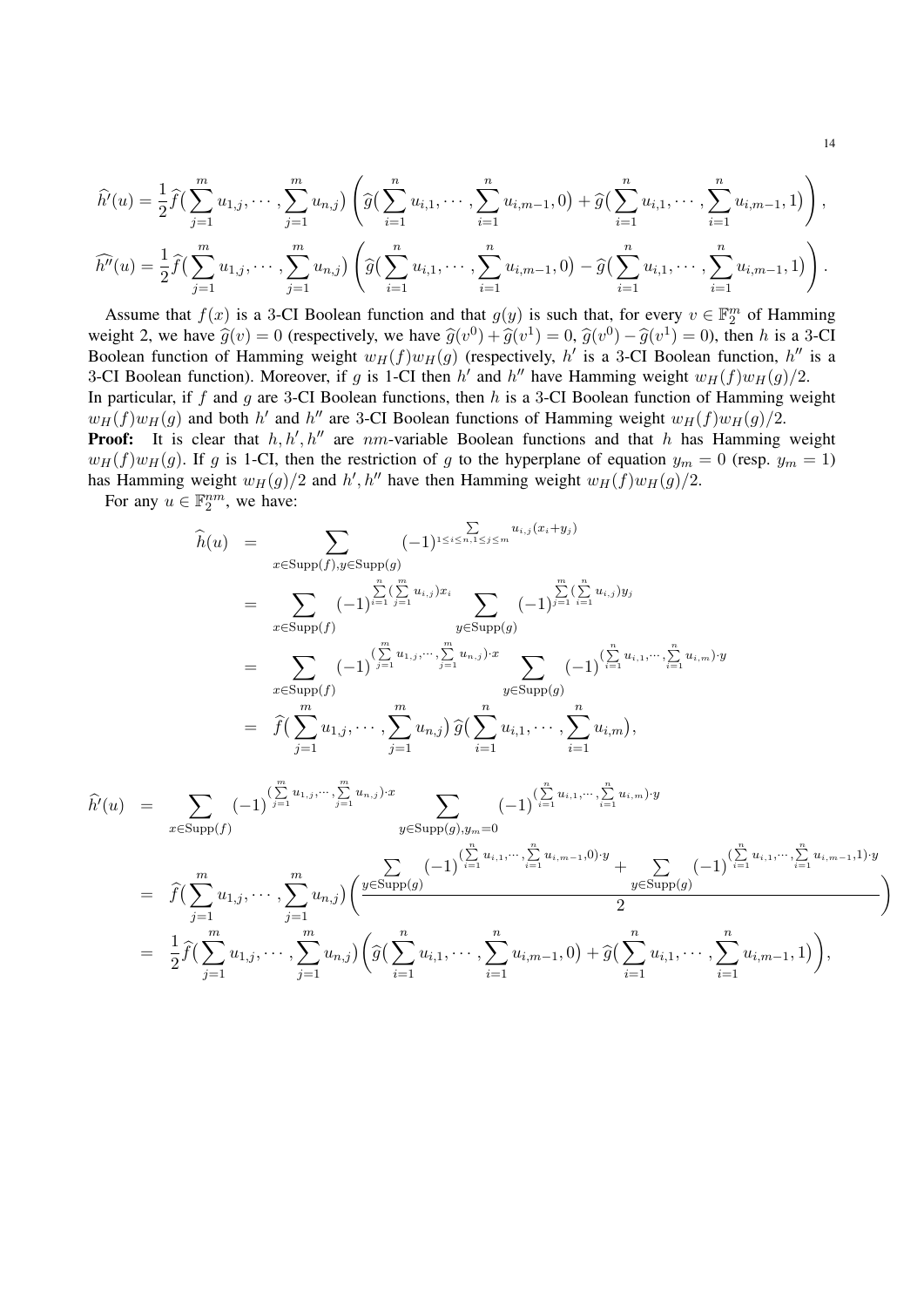$$
\widehat{h''}(u) = \sum_{x \in \text{Supp}(f)} (-1)^{\left(\sum_{j=1}^{m} u_{1,j}, \dots, \sum_{j=1}^{m} u_{n,j}\right) \cdot x} \sum_{y \in \text{Supp}(g), y_m = 0} (-1)^{\left(\sum_{i=1}^{n} u_{i,1}, \dots, \sum_{i=1}^{n} u_{i,m}\right) \cdot y} (-1)^{\left(\sum_{i=1}^{n} u_{i,1}, \dots, \sum_{i=1}^{n} u_{i,m}\right) \cdot y} - \sum_{y \in \text{Supp}(g)} (-1)^{\left(\sum_{i=1}^{n} u_{i,1}, \dots, \sum_{i=1}^{n} u_{i,m-1,1}\right) \cdot y} \sum_{y \in \text{Supp}(g)} (-1)^{\left(\sum_{i=1}^{n} u_{i,1}, \dots, \sum_{i=1}^{n} u_{i,m-1,1}\right) \cdot y} \sum_{y \in \text{Supp}(g)} (-1)^{\left(\sum_{i=1}^{n} u_{i,1}, \dots, \sum_{i=1}^{n} u_{i,m-1,1}\right) \cdot y} \sum_{j=1}^m u_{j,j} \cdot \left(\widehat{g}\left(\sum_{i=1}^n u_{i,1}, \dots, \sum_{i=1}^n u_{i,m-1,0}\right) - \widehat{g}\left(\sum_{i=1}^n u_{i,1}, \dots, \sum_{i=1}^n u_{i,m-1,1}\right)\right).
$$

The second steps for  $h'$  and  $h''$  hold since

$$
\sum_{y \in \text{Supp}(g)} (-1)^{(\sum_{i=1}^{n} u_{i,1}, \dots, \sum_{i=1}^{n} u_{i,m-1},0) \cdot y} \\
= \sum_{y \in \text{Supp}(g), y_m = 0} (-1)^{(\sum_{i=1}^{n} u_{i,1}, \dots, \sum_{i=1}^{n} u_{i,m-1}) \cdot y'} + \sum_{y \in \text{Supp}(g), y_m = 1} (-1)^{(\sum_{i=1}^{n} u_{i,1}, \dots, \sum_{i=1}^{n} u_{i,m-1}) \cdot y'},
$$

and

$$
\sum_{y \in \text{Supp}(g)} (-1)^{(\sum_{i=1}^{n} u_{i,1}, \dots, \sum_{i=1}^{n} u_{i,m-1}, 1) \cdot y}
$$
\n
$$
= \sum_{y \in \text{Supp}(g), y_m = 0} (-1)^{(\sum_{i=1}^{n} u_{i,1}, \dots, \sum_{i=1}^{n} u_{i,m-1}) \cdot y'} - \sum_{y \in \text{Supp}(g), y_m = 1} (-1)^{(\sum_{i=1}^{n} u_{i,1}, \dots, \sum_{i=1}^{n} u_{i,m-1}) \cdot y'},
$$

where  $y = (y', y_m)$ .

Let  $u \in \mathbb{F}_2^{nm}$  satisfying  $1 \le w_H(u) \le 3$ , it is clear that

$$
w_H\left(\sum_{j=1}^m u_{1,j}, \cdots, \sum_{j=1}^m u_{n,j}\right) \le w_H(u) \le 3.
$$

If  $\left(\sum_{i=1}^m u_{1,j}, \cdots, \sum_{i=1}^m u_{n,j}\right) \neq 0_n$ , then since f is a 3-CI Boolean function, we have  $\widehat{f}\left(\sum_{i=1}^m u_{1,j}, \cdots, \sum_{i=1}^m u_{n,j}\right) =$  $j=1$   $j=1$   $j=1$   $j=1$ 0 and  $\hat{h}(u)$ ,  $\hat{h}'(u)$ ,  $\hat{h}''(u)$  are null.

If  $(\sum^{m^2}$  $j=1$  $u_{1,j}, \cdots, \, \sum\limits^m$  $j=1$  $u_{n,j}$  = 0<sub>n</sub> and  $u \neq 0$ , then  $w_H(u) = \sum_{n=1}^{\infty}$  $i=1$  $\sum_{i=1}^{m}$  $j=1$  $w_H(u_{i,j})$  is even and  $1 \leq w_H(u) \leq 3$ implies  $w_H(u) = 2$ . There exist then  $1 \le i_1 \le n, 1 \le j_1 < j_2 \le m$  such that  $u_{i_1,j_1} = u_{i_1,j_2} = 1$  and others are 0. Thus  $\sum_{n=1}^{\infty}$  $\sum_{i=1}^n u_{i,j_1} = \sum_{i=1}^n$  $\sum_{i=1}^{n} u_{i,j_2} = 1$  and others are 0, which means  $w_H(\sum_{i=1}^{n} u_i)$  $i=1$  $u_{i,1}, \cdots, \sum^{n}$  $i=1$  $u_{i,m}$ ) = 2. According to the hypothesis, we have  $\widehat{g}(\theta)$  $\sum_{n=1}^{\infty}$  $i=1$  $u_{i,1}, \cdots, \sum^{n}$  $\sum_{i=1} u_{i,m} = 0$  (respectively, we have  $\hat{g}$ )  $\sum_{n=1}^{\infty}$  $i=1$  $u_{i,1}, \cdots, \sum^{n}$  $i=1$  $u_{i,m-1}, 0)+$  $\widehat{g}(\hat{z})$  $\sum_{n=1}^{\infty}$  $\frac{i=1}{i}$  $u_{i,1}, \cdots, \sum^{n}$  $\sum_{i=1} u_{i,m-1}, 1) = 0, \,\hat{g}(\theta)$  $\sum_{n=1}^{\infty}$  $i=1$  $u_{i,1}, \cdots, \sum^{n}$  $\sum_{i=1}^{n} u_{i,m-1}, 0) - \widehat{g}(\sum_{i=1}^{n}$  $i=1$  $u_{i,1}, \cdots, \sum^{n}$  $i=1$  $u_{i,m-1}, 1) = 0$ , then  $\widehat{h}(u)$  is null (respectively,  $\widehat{h}'(u) = 0, \widehat{h''}(u) = 0$ ). This completes the proof.  $\Box$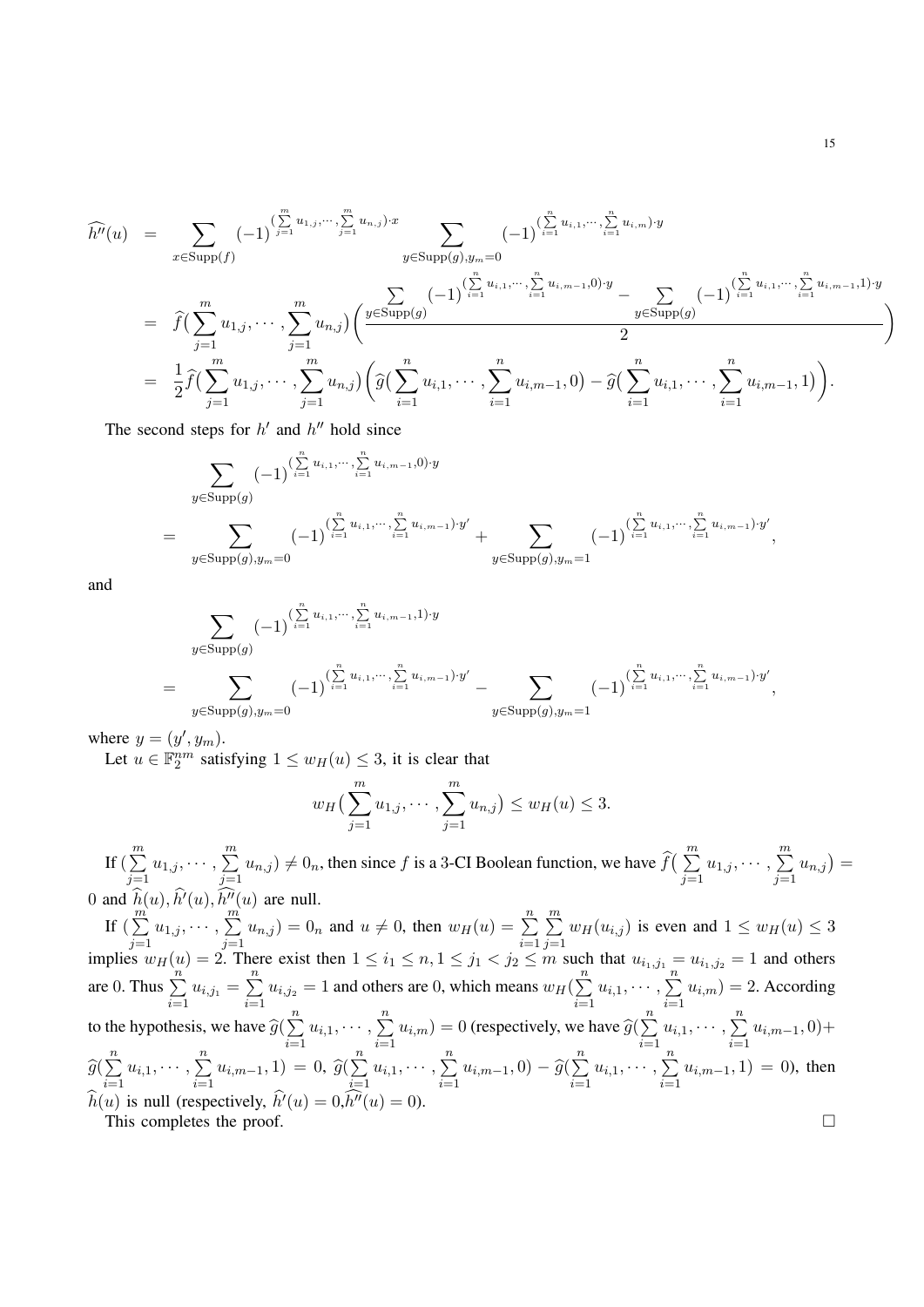## VI. CONCLUDING REMARKS

In this paper, we first proved a simple but powerful result, which makes that one only need to consider the case where d is odd for investigating the minimum Hamming weight of CI-functions of order  $d$ . Then we used the characterization of CI functions by the Fourier-Hadamard transform and introduced a related general construction of CI functions by multiplication. By using the Kronecker product of vectors, we obtained more constructions of low Hamming weight d-CI Boolean functions. Furthermore, we present a method to construct low-weight d-CI Boolean functions by making additional restrictions on the supports built from the Kronecker product. For further research, it is interesting to construct more low Hamming weight d-CI Boolean functions, especially new values in the table which lists the minimum Hamming weights of d-CI nonzero Boolean functions in  $n$  variables.

#### **REFERENCES**

- [1] S. Bhasin, C. Carlet, S.Guilley. Theory of masking with codewords in hardware: low-weight dth-order correlation-immune Boolean functions. IACR Cryptology ePrint Archive, Report 2013/303, 2013.
- [2] J. Bierbrauer, K. Gopalakrishnan, D. R. Stinson. Orthogonal arrays, resilient functions, error-correcting codes, and linear programming bounds. SIAM Journal on Discrete Mathematics, vol. 9(3), pp. 424-452, 1996.
- [3] C. Carlet. On the coset weight divisibility and nonlinearity of resilient and correlation-immune functions. Sequences and their Applications. Springer London, pp. 131-144, 2002.
- [4] C. Carlet. Boolean Functions for Cryptography and Error Correcting Codes. Chapter of the monography *Boolean Models and Methods in Mathematics, Computer Science, and Engineering*, Y. Crama and P. Hammer eds, Cambridge University Press, pp. 257-397 2010. Preliminary version available at www.math.univ-paris13.fr/-carlet/english.html
- [5] C. Carlet, J.-L. Danger, S. Guilley and H. Maghrebi. Leakage Squeezing of Order Two. *Proceedings of INDOCRYPT 2012, LNCS* 7668, pp. 120-139, 2012.
- [6] C. Carlet and S. Guilley. Side-channel indistinguishability. *Proceedings of HASP '13, 2nd International Workshop on Hardware and Architectural Support for Security and Privacy*, pp. 9:1-9:8. Tel Aviv, Israel, june 2013. ACM, New York, 2013.
- [7] C. Carlet and S. Guilley, Correlation-immune Boolean functions for easing counter-measures to side channel attacks. Proceedings of the Workshop "Emerging Applications of Finite Fields", Algebraic Curves and Finite Fields, Radon Series on Computational and Applied Mathematics, published by de Gruyter, pp. 41-70, 2014.
- [8] N. Courtois. Fast Algebraic Attacks on Stream Ciphers with Linear Feedback. *Proceedings of CRYPTO 2003, Lecture Notes in Computer Science* 2729, pp. 177-194, 2003.
- [9] N. Courtois and W. Meier. Algebraic Attacks on Stream Ciphers with Linear Feedback. *Proceedings of EUROCRYPT 2003, Lecture Notes in Computer Science* 2656, pp. 346-359, 2003.
- [10] P. Delsarte. Four fundamental parameters of a code and their combinatorial significance. *Information and Control*, vol. 23(5), pp. 407-438, 1973.
- [11] D.G. Fon-Der-Flaass. A bound on correlation immunity. Sib. Elektron. Mat. Izv. 4, pp. 133-135, 2007. http://semr.math.nsc.ru/v4/p133-135.pdf.
- [12] S.W. Golomb. On the classification of Boolean functions. IEEE Transactions on Information Theory, vol. 5(5), pp. 176-186, 1959.
- [13] S.W. Golomb. Shift Register Sequences. Aegean Park Press, 1982.
- [14] S.W. Golomb. Shift Register Sequences A Retrospective Account. SETA 2006.
- [15] S.W. Golomb, G. Gong. Signal design for good correlation. Cambridge University Press, Cambridge 2005.
- [16] M. Grassl. Code Tables: Bounds on the parameters of various types of codes. Available at http://www.codetables.de/, Universitat Karlsruhe.
- [17] A.S. Hedayat, N.J.A. Sloane and J. Stufken. Orthogonal arrays, theory and applications. Springer series in statistics, New York, Springer-Verlag press, 1999.
- [18] J.L. Massey. Shift-register analysis and BCH decoding. *IEEE Transactions on Information Theory*, vol. 15, pp. 122-127, 1969.
- [19] S. Picek, C. Carlet, S.Guilley, et al. Evolutionary Algorithms for Boolean Functions in Diverse Domains of Cryptography. Evolutionary Computation, 2016.
- [20] S. Rønjom and T. Helleseth. A new attack on the filter generator. IEEE Transactions on Information Theory, vol. 53(5), pp. 1752-1758, 2007.
- [21] T. Siegenthaler, Correlation immunity of Nonlinear Combining Functions for Cryptographic Applications[J]. IEEE Transactions on Information Theory, vol. 30(5), pp. 776-780, 1984.
- [22] G.Z. Xiao and J.L. Massey, A spectral characterization of correlation-immune combining functions. IEEE Transactions on Information Theory, vol. 34(3), pp. 569-571, 1988.